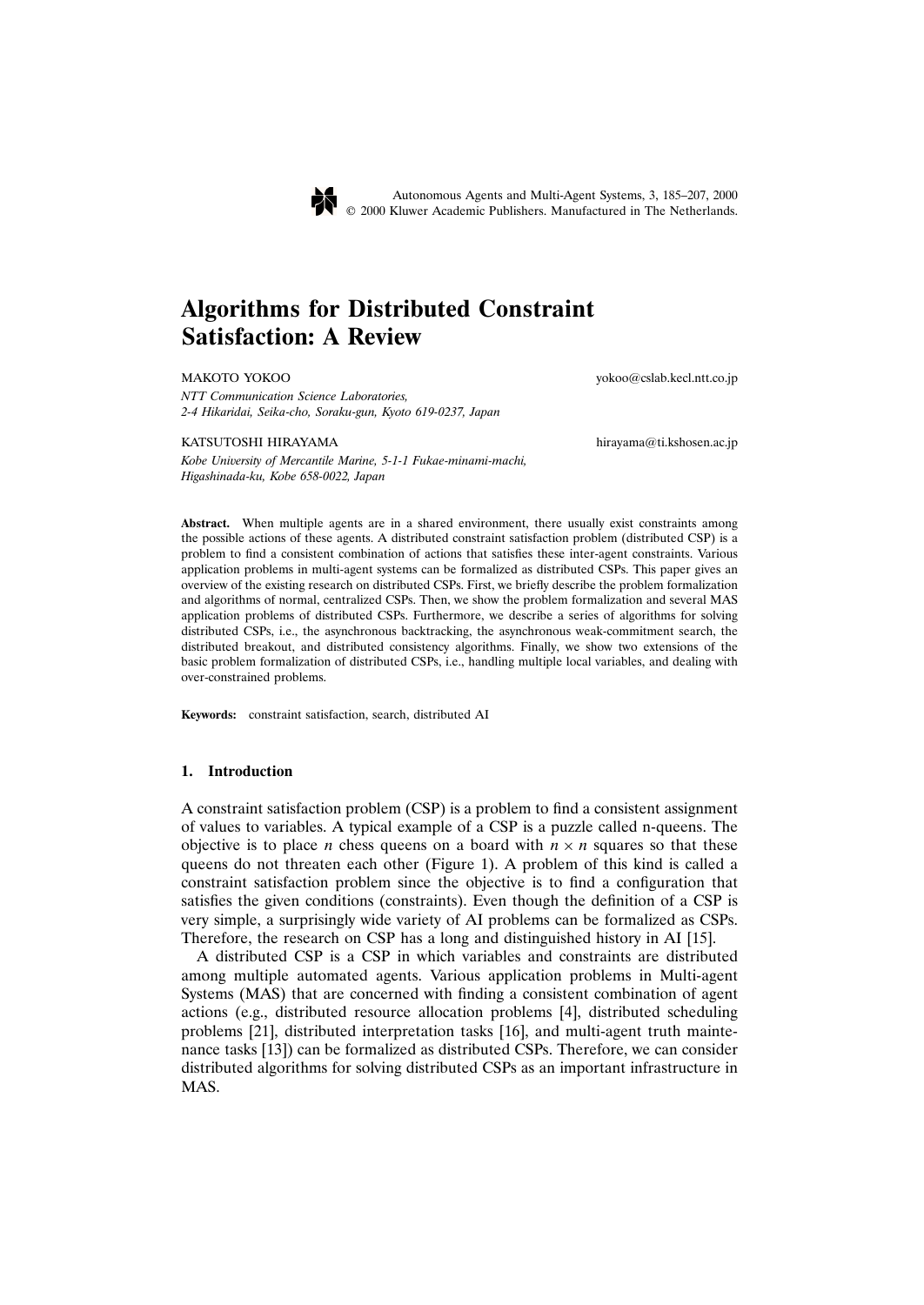

Figure 1. Example of a constraint satisfaction problem (4-queens).

This paper gives an overview of the existing research on distributed CSPs. First, we show the problem definition of a normal, centralized CSP and algorithms for solving CSPs (Section 2). Next, we show the problem definition of distributed CSPs (Section 3). Then, we describe several MAS application problems that can be formalized as distributed CSPs (Section 4). Next, we show a series of algorithms for solving distributed CSPs (Section 5). Then, we show the way for extending the basic problem formalization of distributed CSPs, i.e., handling multiple local variables, and dealing with over-constrained problems (Section 6). Finally, we compare the efficiency of these algorithms (Section 7).

#### 2. Constraint satisfaction problem

#### 2.1. Problem definition

Formally, a CSP consists of *n* variables  $x_1, x_2, \ldots, x_n$ , whose values are taken from finite, discrete domains  $D_1, D_2, \ldots, D_n$ , respectively, and a set of constraints on their values. In general, a constraint is defined by a predicate. That is, the constraint  $p_k(x_{k1},...,x_{ki})$  is a predicate that is defined on the Cartesian product  $D_{k1} \times \ldots \times D_{kj}$ . This predicate is true iff the value assignment of these variables satisfies this constraint. Solving a CSP is equivalent to finding an assignment of values to all variables such that all constraints are satisfied. Since constraint satisfaction is NP-complete in general, a trial-and-error exploration of alternatives is inevitable.

Note that there is no restriction about the form of the predicate. It can be a mathematical or logical formula, or any arbitrary relation defined by a tuple of variable values. In particular, we sometimes use a prohibited combination of variable values for representing a constraint. This type of constraint is called a nogood.

For example, in the 4-queens problem, it is obvious that only one queen can be placed in each row (or each column). Therefore, we can formalize this problem as a CSP, in which there are four variables  $x_1, x_2, x_3$ , and  $x_4$ , each of which corresponds to the position of a queen in each row. The domain of a variable is  $\{1, 2, 3, 4\}$ . A solution is a combination of the values of these variables. The constraints that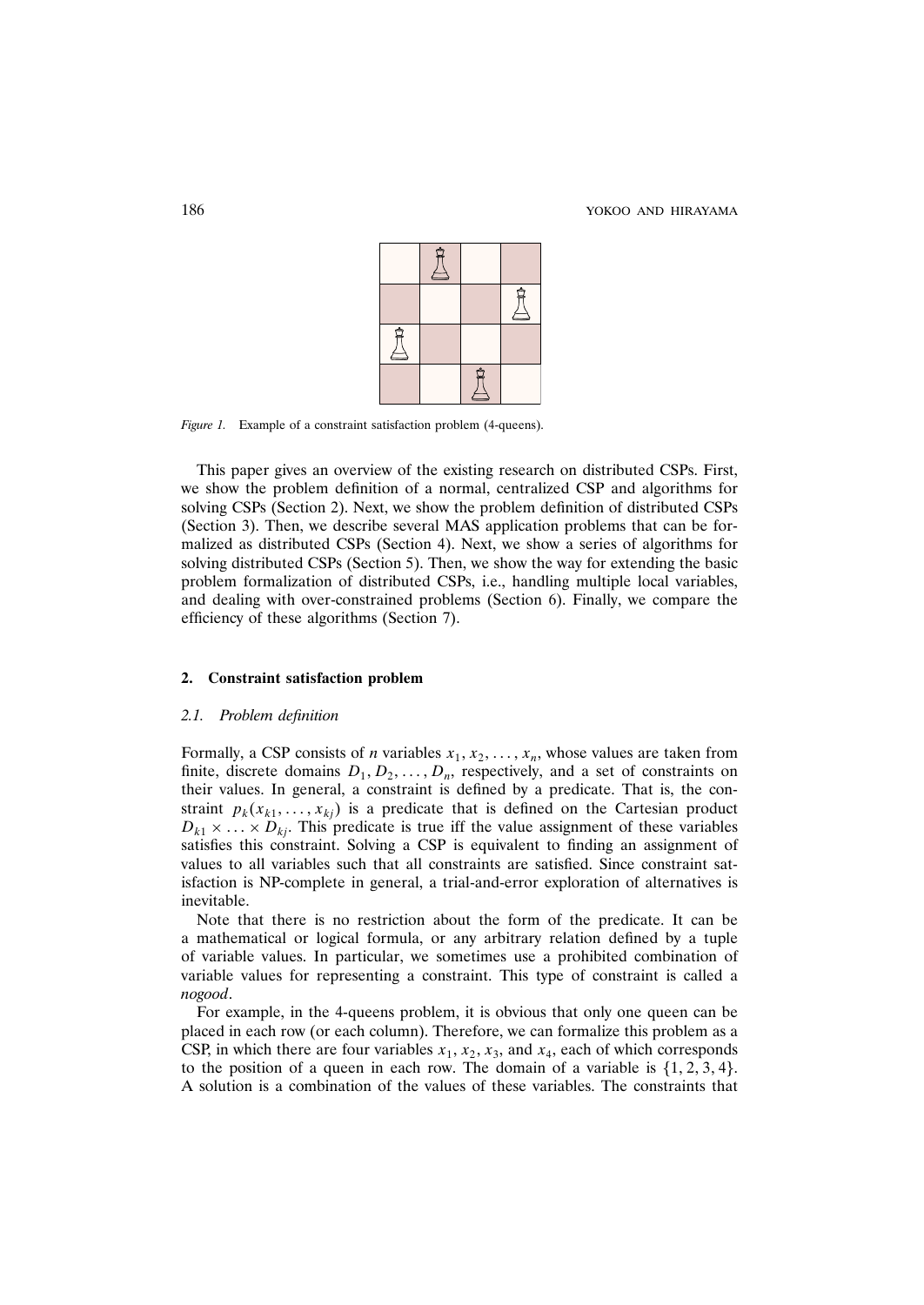the queens do not threaten each other can be represented as predicates, e.g., a constraint between  $x_i$  and  $x_j$  can be represented as  $x_i \neq x_j \wedge |i - j| \neq |x_i - x_j|$ .

## 2.2. Algorithms for solving CSPs

Algorithms for solving CSPs can be divided into two groups, i.e., search algorithms and consistency algorithms. The search algorithms for solving CSPs can be further divided into two groups, i.e., backtracking algorithms and iterative improvement algorithms.

2.2.1. Backtracking. A backtracking algorithm is a basic, systematic search algorithm for solving CSPs. In this algorithm, a value assignment to a subset of variables that satisfies all of the constraints within the subset is constructed. This value assignment is called a partial solution. A partial solution is expanded by adding new variables one by one, until it becomes a complete solution. When for one variable, no value satisfies all of the constraints with the partial solution, the value of the most recently added variable to the partial solution is changed. This operation is called backtracking. Although backtracking is a simple depth-first tree search algorithm, many issues must be considered to improve efficiency. For example, the order of selecting variables and values greatly affects the efficiency of the algorithm. Various heuristics have been developed during the long history of CSP studies.

A value-ordering heuristic called min-conflict heuristic [17] is a very successful one among these heuristics. In the min-conflict backtracking, each variable has a tentative initial value. The tentative initial value is revised when the variable is added to the partial solution. Since it is a backtracking algorithm, the revised value must satisfy all of the constraints with the variables in the partial solution. If there exist multiple values that satisfy all constraints with the partial solution, we choose the one that satisfies as many constraints with tentative initial values as possible.

2.2.2. Iterative improvement. In iterative improvement algorithms, as in the minconflict backtracking, all variables have tentative initial values. However, no consistent partial solution is constructed. A *flawed* solution that contains all variables is revised by using hill-climbing search. The min-conflict heuristic can be used for guiding the search process, i.e., a variable value is changed so that the number of constraint violations is minimized.

Since these algorithms are hill-climbing search algorithms, occasionally they will be trapped in *local-minima*. Local-minima are states that violate some constraints, but the number of constraint violations cannot be decreased by changing any single variable value. Various methods have been proposed for escaping from localminima. For example, in the breakout algorithm [18], a weight is defined for each constraint (the initial weight is 1). The summation of the weights of violated constraints is used as an evaluation value. When trapped in a local-minimum, the breakout algorithm increases the weights of violated constraints in the current state by 1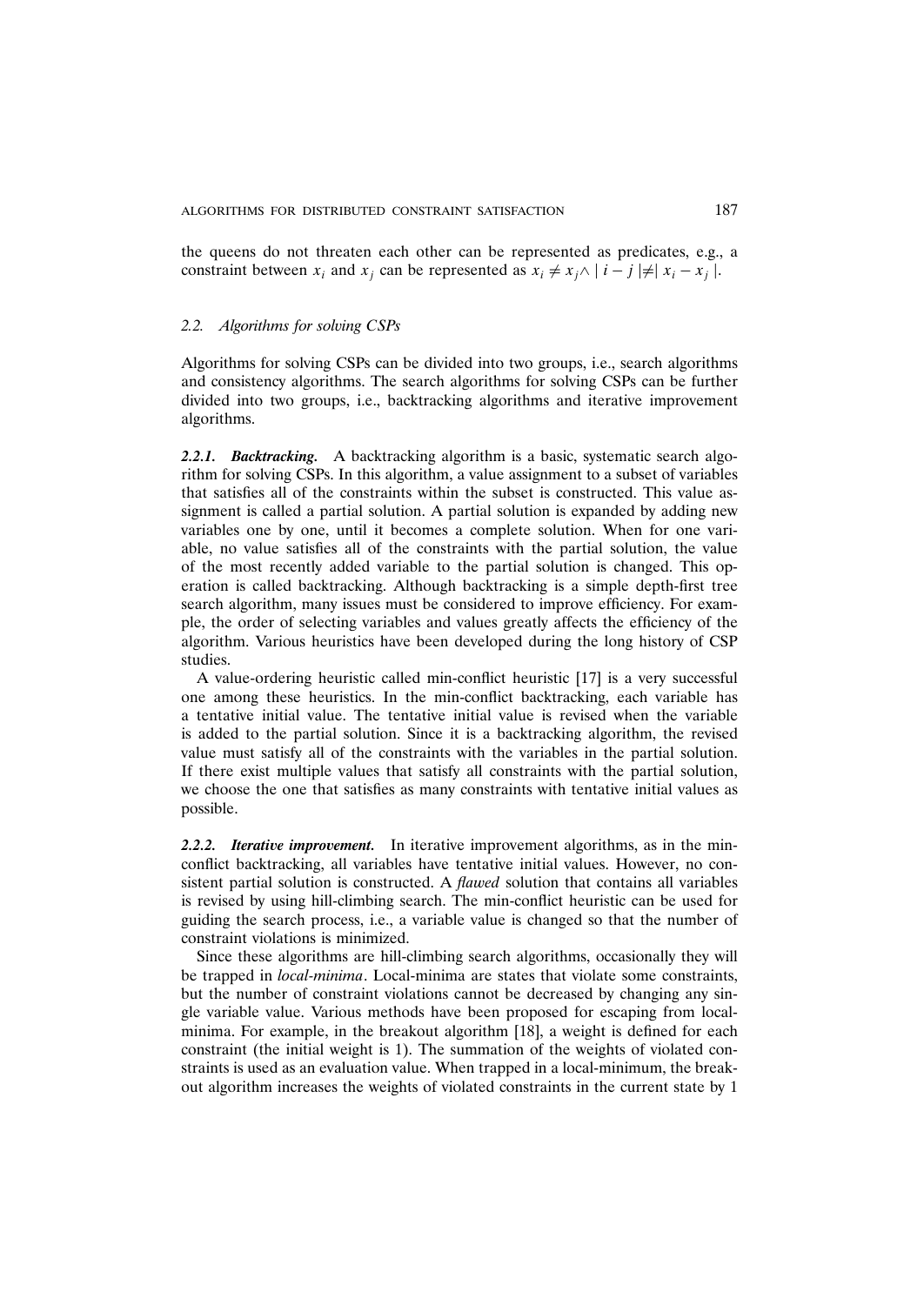so that the evaluation value of the current state becomes larger than those of the neighboring states.

In iterative improvement algorithms, a mistake can be revised without conducting an exhaustive search, that is, the same variable can be revised again and again. Therefore, these algorithms can be efficient, but their completeness cannot be guaranteed.

There exist several hybrid-type algorithms of backtracking and iterative improvement. For example, the weak-commitment search algorithm [24] is based on the min-conflict backtracking. However, in this algorithm, when for one variable no value satisfies all of the constraints with the partial solution, instead of changing one variable value, the whole partial solution is abandoned. The search process is restarted using the current value assignments as new tentative initial values. This algorithm is similar to iterative improvement type algorithms since the new tentative initial values are usually better than the initial values in the previous iteration.

2.2.3. Consistency algorithms. Consistency algorithms [15] are preprocessing algorithms that reduce futile backtracking. Consistency algorithms can be classified by the notion of k-consistency [8]. A CSP is k-consistent iff given any instantiation of any  $k - 1$  variables satisfying all the constraints among those variables, it is possible to find an instantiation of any kth variable such that the  $k$  values satisfy all the constraints among them. If there are  $n$  variables in a CSP and the CSP is k-consistent for all  $k \leq n$ , then a solution can be obtained immediately without any backtracking. However, achieving such a high degree of consistency requires too many computational costs, so we must find an appropriate combination of consistency algorithms and backtracking so that the total search costs are minimized.

For further readings on CSPs, Tsang's textbook [22] on constraint satisfaction covers topics from basic concepts to recent research results. There are several concise overviews of constraint satisfaction problems, such as [6, 15].

#### 3. Problem definition of distributed CSP

A distributed CSP is a CSP in which the variables and constraints are distributed among automated agents. Finding a value assignment to variables that satisfies inter-agent constraints can be viewed as achieving coherence or consistency among agents. Achieving coherence or consistency is one of the main research topics in MAS. As described in Section 4, various application problems in MAS can be formalized as distributed CSPs, by extracting the essential part of the problems. Once we formalize our problem as a distributed CSP, we don't have to develop the algorithms for solving it from scratch, since various algorithms for solving distributed CSPs have been developed.

We assume the following communication model.

— Agents communicate by sending messages. An agent can send messages to other agents iff the agent knows the addresses of the agents.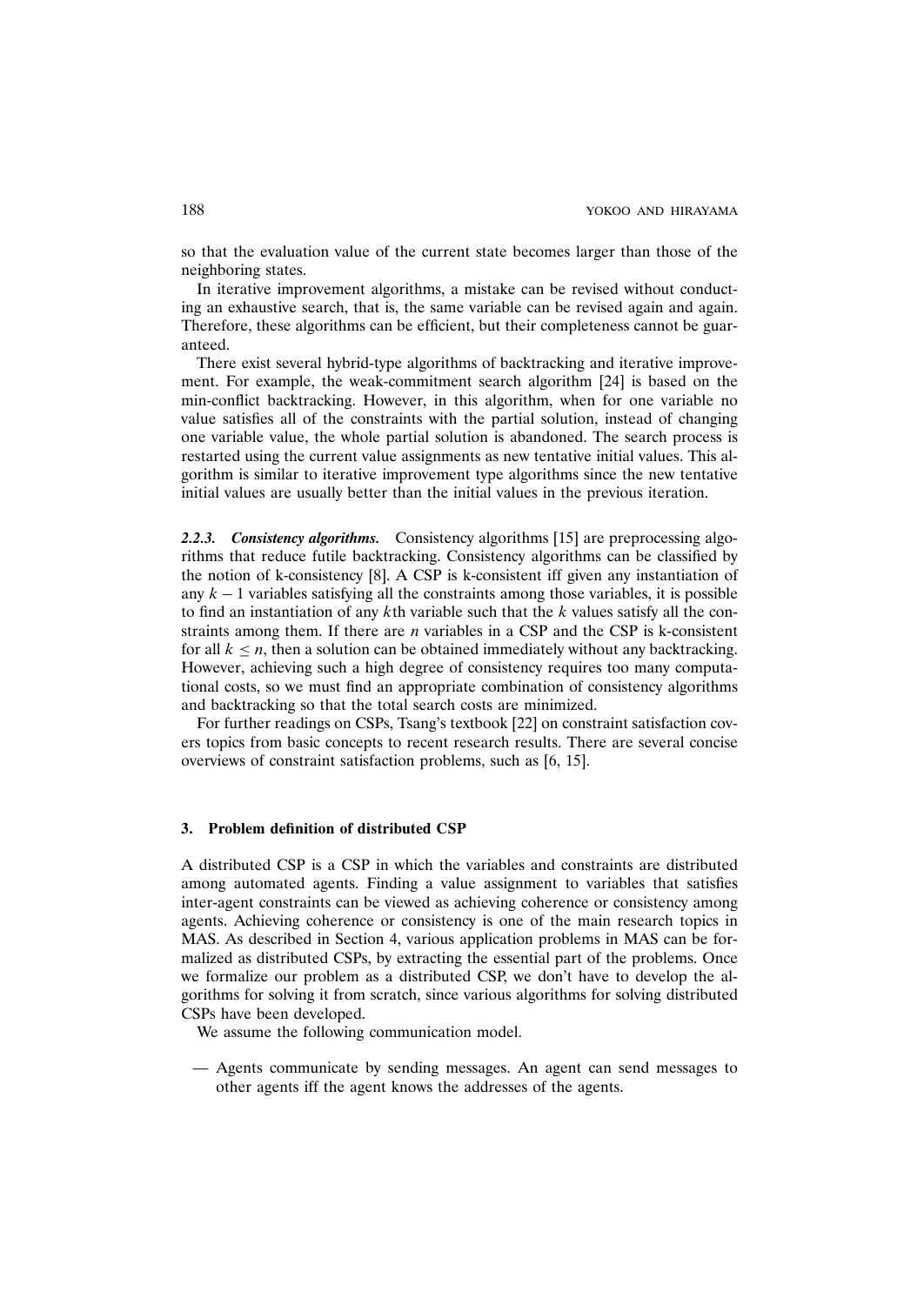— The delay in delivering a message is finite, though random. For the transmission between any pair of agents, messages are received in the order in which they were sent.

Each agent has some variables and tries to determine their values. However, there exist inter-agent constraints, and the value assignment must satisfy these inter-agent constraints. Formally, there exist m agents  $1, 2, \ldots, m$ . Each variable  $x_i$  belongs to one agent *i* (this relation is represented as *belongs* $(x_i, i)$ ). Constraints are also distributed among agents. The fact that an agent l knows a constraint predicate  $p_k$ is represented as  $known(p_k, l)$ .

We say that a distributed CSP is solved iff the following conditions are satisfied.

—  $\forall i, \forall x_j$  where belongs $(x_j, i)$ , the value of  $x_j$  is assigned to  $d_j$ , and  $\forall$  l,  $\forall p_k$  where known( $p_k$ , l),  $p_k$  is true under the assignment  $x_i = d_i$ .

It must be noted that although algorithms for solving distributed CSPs seem similar to parallel/distributed processing methods for solving CSPs [3, 30], the research motivations are fundamentally different.<sup>1</sup> The primary concern in parallel/distributed processing is efficiency, and we can choose any type of parallel/distributed computer architecture for solving a given problem efficiently.

In contrast, in a distributed CSP, there already exists a situation where knowledge about the problem (i.e., variables and constraints) is distributed among automated agents. For example, when each agent is designed/owned by a different person/organization, there already exist multiple agents, each of which has different and partial knowledge about the global problem. Therefore, the main research issue is how to reach a solution from this given situation. If all knowledge about the problem can be gathered into a single agent, this agent can solve the problem alone by using normal centralized constraint satisfaction algorithms. However, collecting all information about a problem requires not only the communication costs but also the costs of translating one's knowledge into an exchangeable format. Furthermore, in some application problems, gathering all information to one agent is undesirable or impossible for security/privacy reasons. In such cases, multiple agents have to solve the problem without centralizing all information.

#### 4. Application problems of distributed CSPs

Various application problems in MAS can be formalized as distributed CSPs. For example, a multi-agent truth maintenance system [13] is a distributed version of a truth maintenance system [7]. In this system, there exist multiple agents, each of which has its own truth maintenance system (Figure 2). Each agent has uncertain data that can be IN or OUT, i.e., believed or not believed, and each shares some data with other agents. Each agent must determine the label of its data consistently, and shared data must have the same label. The multi-agent truth maintenance task can be formalized as a distributed CSP, where a piece of uncertain data is a variable whose value can be IN or OUT, and dependencies are constraints. For example, in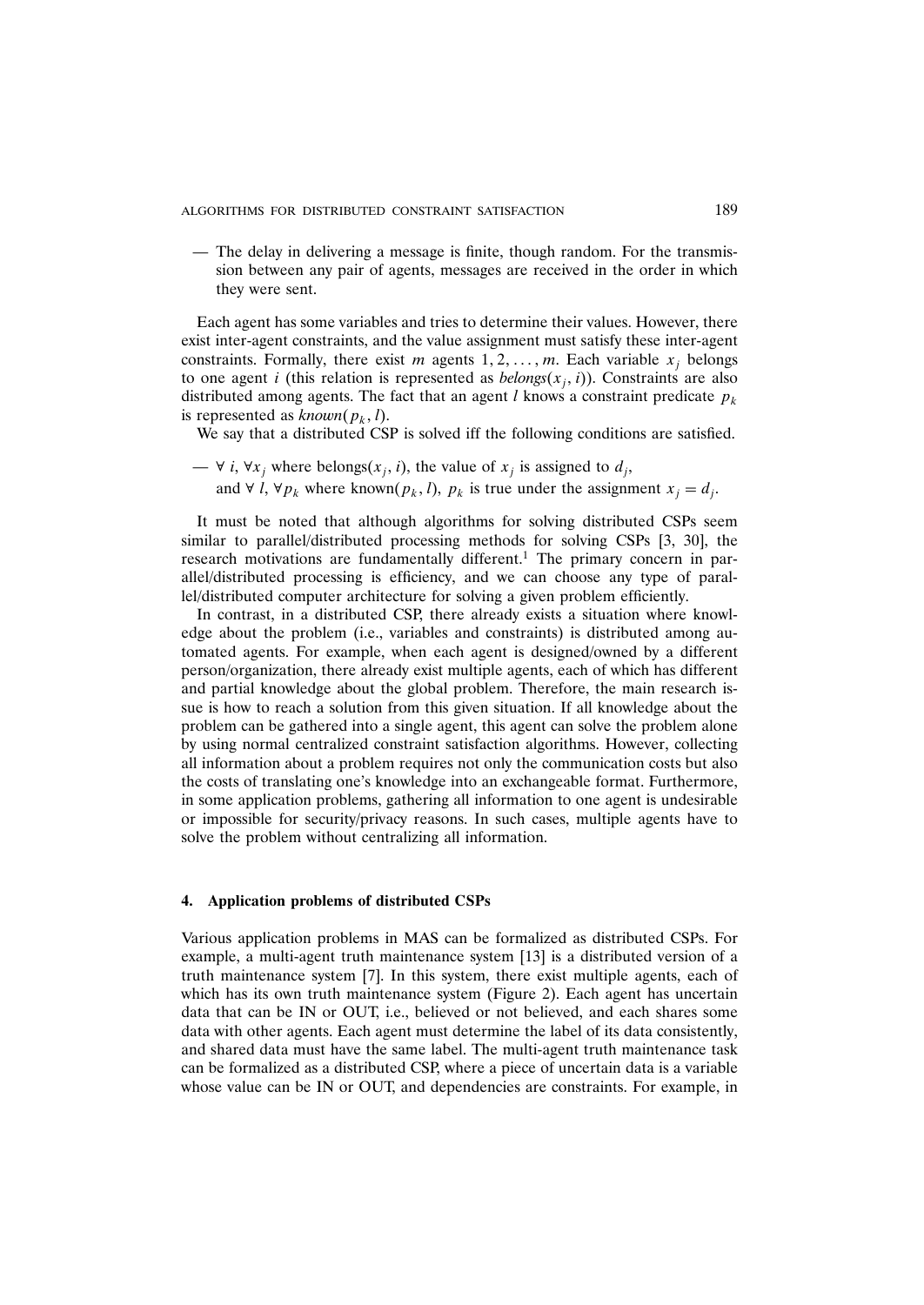

Figure 2. Multi-agent truth maintenance system.

Figure 2, we can represent the dependencies as no goods, such as  $\{(\text{fly, IN}), (\text{has-})\}$ wing, OUT)}, {(mammal, IN), (bird, IN)}, {(bird, IN),(penguin, OUT),(fly, OUT)}, etc.

Another class of problems that can be formalized as a distributed CSP is resource allocation problems. If the problem is allocating tasks or resources to agents and there exist inter-agent constraints, such a problem can be formalized as a distributed CSP by viewing each task or resource as a variable and the possible assignments as values. For example, the multi-stage negotiation protocol [4] deals with the case in which tasks are not independent and there are several ways to perform a task (plans). The goal of the multi-stage negotiation is to find the combination of plans which enables all tasks can be executed simultaneously.

We show the example problem of a communication network used in the multistage negotiation protocol in Figure 3. This communication network consists of multiple communication sites (e.g., A-1, B-2), and communication links (e.g., L-5, L-11). These sites are geographically divided into several regions (e.g., A, B), and each region is controlled by different agents. These agents try to establish communication channels according to connection requests (goals) under the capacity constraints of communication links. Each agent recognizes a part of a global plan for establishing a channel called a plan fragment. For example, let us assume one goal is connecting A-1 and D-1. Agent A recognizes two plan fragments 1A and 2A, where 1A uses L-1 and L-2, and 2A uses L-1 and L-12. Such a problem can be easily formalized as distributed CSPs, namely, each agent has a variable that represents each goal, and possible values of the variable are plan fragments.

Also, in [11], a multi-agent model for resource allocation problems was developed. In this formalization, there are task agents and resource agents, and these agents cooperatively allocate shared resources with a limited capacity. Such problems also can be formalized as distributed CSPs. However, in this case, a task agent that has a variable/task does not have knowledge about the constraints associated with its variable. Therefore, a task agent must communicate with constraint agents to find out whether the related constraints are satisfied or not.

Time-tabling tasks are another class of application problems that can be formalized as distributed CSPs. For example, the nurse time-tabling task described in [20]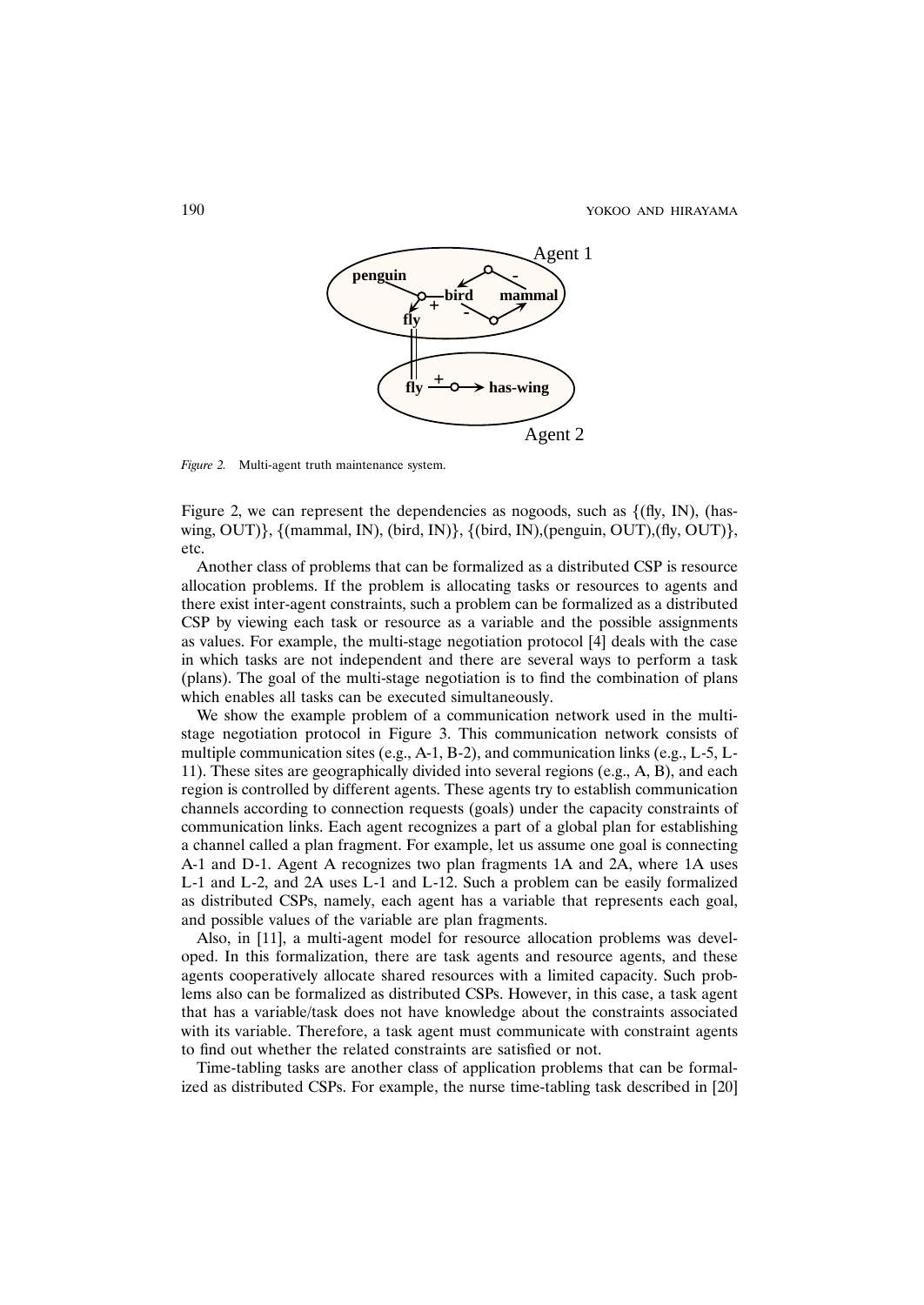

Figure 3. Distributed resource allocation problem.

involves assigning nurses to shifts in each department of a hospital. Although the time-table of each department is basically independent, there exist inter-agent constraints involving the transportation of nurses. In this work, a real-life problem with 10 departments, 20 nurses in each department, and 100 weekly assignments was solved using distributed CSP techniques.

Many other application problems that are concerned with finding a consistent combination of agent actions/decisions (e.g., distributed scheduling [14, 21] and distributed interpretation problems [16]) can be formalized as distributed CSPs.

## 5. Algorithms for solving distributed CSPs

In this section, we make the following assumptions for simplicity in describing the algorithms.

- 1. Each agent has exactly one variable.
- 2. All constraints are binary.
- 3. Each agent knows all constraint predicates relevant to its variable.

Relaxing assumptions 2 and 3 to general cases is relatively straightforward. We show how to deal with the case where an agent has multiple local variables in Section 6.1. In the following, we use the same identifier  $x_i$  to represent an agent and its variable. We assume that each agent (and its variable) has a unique identifier. For an agent  $x_i$ , we call a set of agents, each of which is directly connected to  $x_i$  by a link, as *neighbors* of  $x_i$ .

We show the classification of the search algorithms described in this paper (Table 1). These algorithms are classified by the basic algorithm that is based on (back-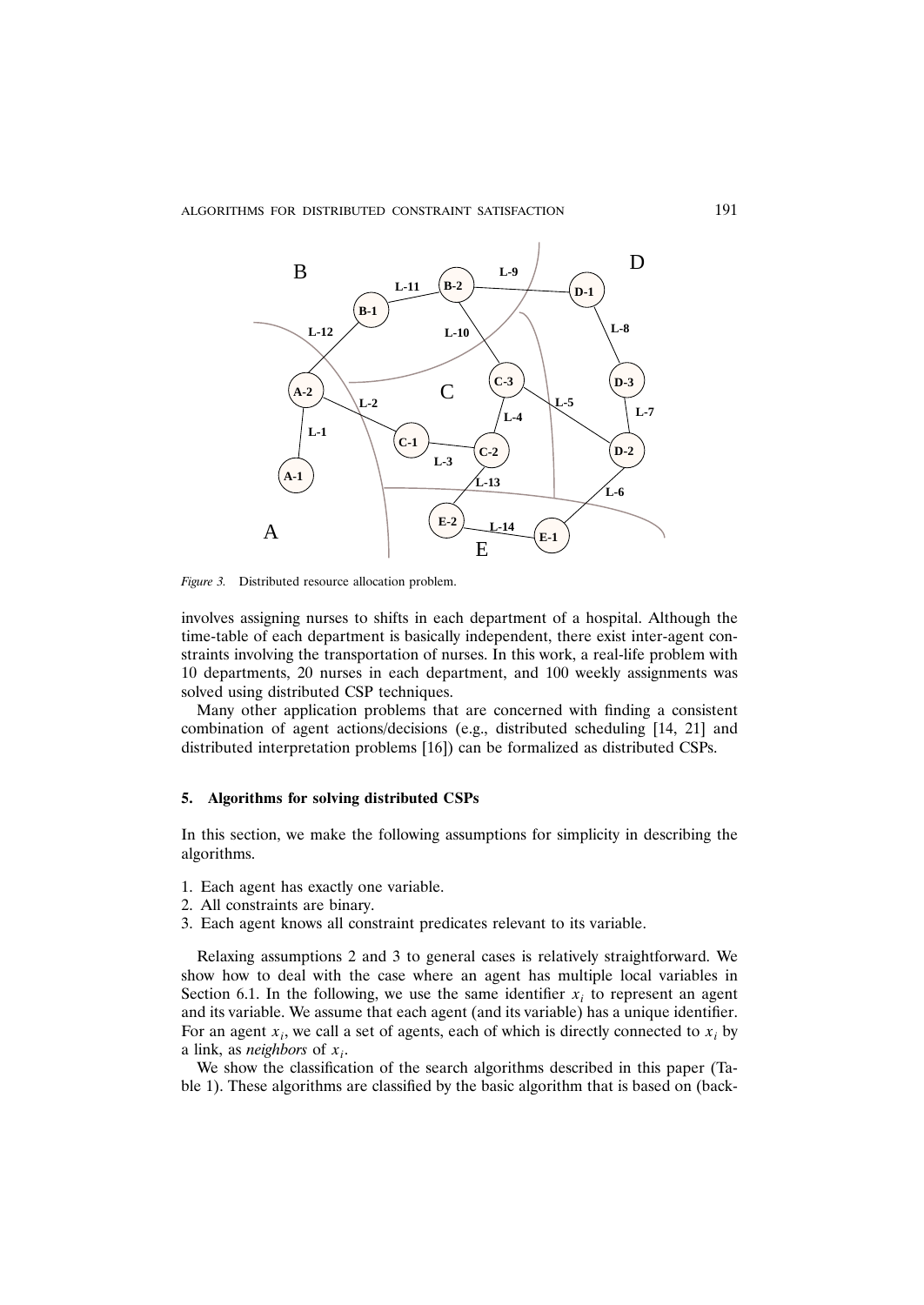|                  | Single               | Multiple                                  | Partial            |
|------------------|----------------------|-------------------------------------------|--------------------|
| Backtracking     | asynchronous BT      |                                           | asynchronous IR    |
|                  | (Section $5.1$ )     |                                           | (Section $6.2.3$ ) |
| <b>Iterative</b> | distributed breakout |                                           | iterative DB       |
| improvement      | (Section $5.3$ )     |                                           | (Section $6.2.2$ ) |
|                  | asynchronous WS      | agent-ordering AWS                        |                    |
| Hybrid           | (Section $5.2$ )     | variable-ordering AWS<br>(Section $6.1$ ) |                    |

Table 1. Algorithms for solving distributed CSPs

tracking, iterative improvement, and hybrid), and the type of problems it mainly deals with (distributed CSPs with a single local variable, multiple local variables, and distributed partial CSPs). These algorithms will be described in the following two sections.

## 5.1. Asynchronous backtracking

5.1.1. Algorithm. The asynchronous backtracking algorithm [26, 27] is a distributed, asynchronous version of a backtracking algorithm. The main message types communicated among agents are  $ok$ ? messages to communicate the current value, and nogood messages to communicate a new constraint. The procedures executed at agent  $x_i$  after receiving an  $ok$ ? message and a *nogood* message are described in Figure 4 (i) and Figure 4 (ii), respectively.

In the asynchronous backtracking algorithm, the priority order of variables/agents is determined, and each agent communicates its tentative value assignment to neighboring agents via  $ok$ ? messages. Each agent maintains the current value assignment of other agents from its viewpoint called *agent view*. The priority order is determined by the alphabetical order of the variable identifiers, i.e., preceding variables in alphabetical order have higher priority. An agent changes its assignment if its current value assignment is not consistent with the assignments of higher priority agents. If there exists no value that is consistent with the higher priority agents, the agent generates a new constraint (called a *nogood*), and communicates the nogood to a higher priority agent (Figure 4 (iii)); thus the higher priority agent changes its value.

A nogood is a subset of an *agent view*, where the agent is not able to find any consistent value with the subset. Ideally, the nogood generated in (Figure 4 (iii)) should be *minimal*, i.e., no subset of them should be a nogood. However, since finding minimal nogoods requires certain computation costs, an agent can make do with non-minimal nogoods. In the simplest case, it can use the whole *agent view* as a nogood.

It must be noted that since each agent acts asynchronously and concurrently and agents communicate by sending messages, the *agent view* may contain obsolete information. Even if  $x_i$ 's *agent view* says that  $x_i$ 's current assignment is 1,  $x_i$  may already have changed its value. Therefore, if  $x_i$  does not have a consistent value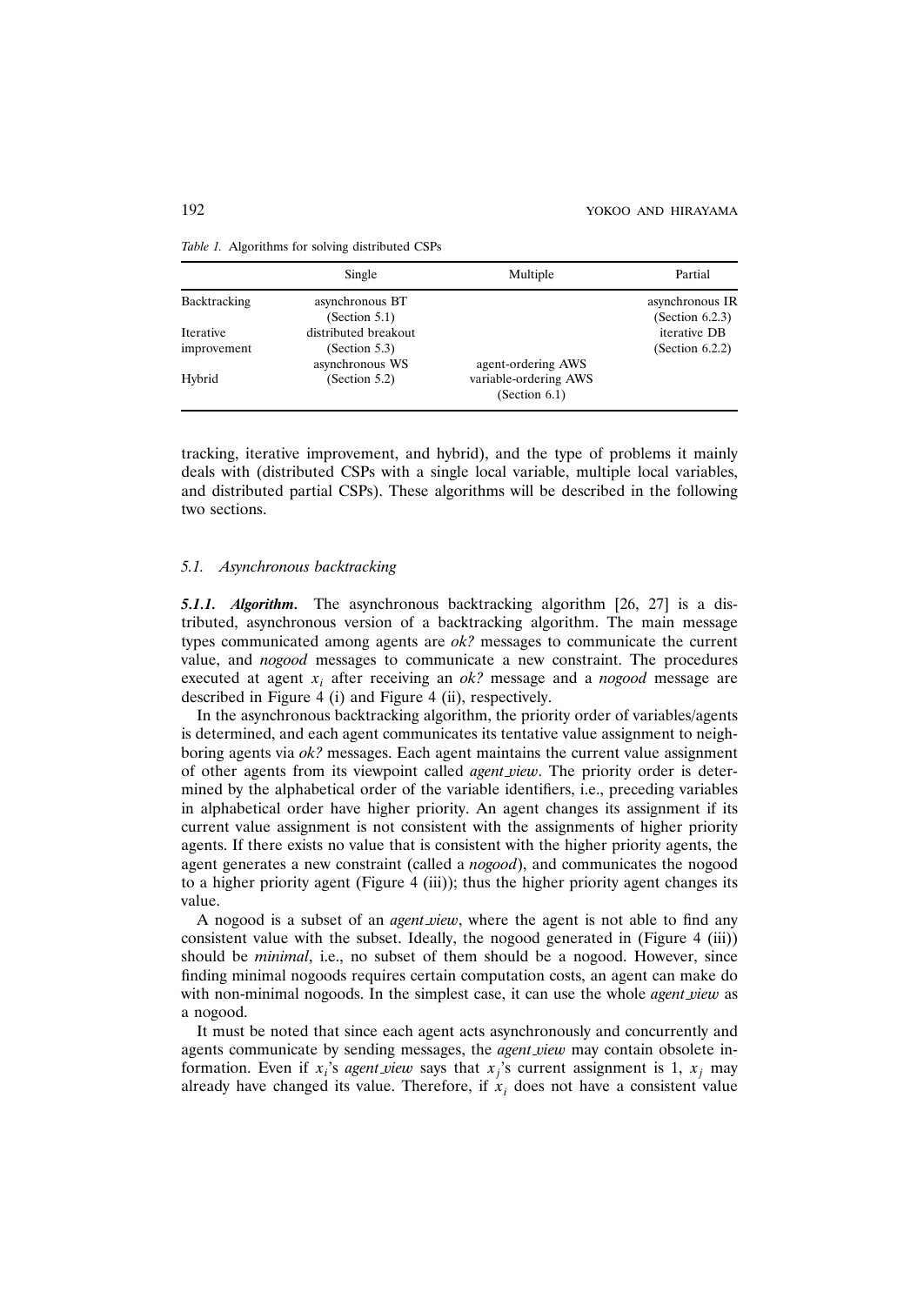```
when received (ok?, (x_i, d_i)) do — (i)
  revise agent view;
  check_agent_view;
end do;
when received (nogood, x_i, nogood) do — (ii)
  record nogood as a new constraint;
  when nogood contains an agent x_k that is not its neighbor
    do request x_k to add x_i as a neighbor,
      and add x_k to its neighbors; end do;
  old\_value \leftarrow current\_value; check_agent_view;
  when old\_value = current\_value do
      send (ok?, (x_i, current_value)) to x_i; end do; end do;
procedure check agent view
  when agent view and current value are not consistent do
    if no value in D_i is consistent with agent view then backtrack;
    else select d \in D_i, where agent view and d are consistent;
     current\_value \leftarrow d;send (ok?, (x_i, d)) to neighbors; end if; end do;
procedure backtrack
  generate a nogood V - (iii)when V is an empty nogood do
    broadcast to other agents that there is no solution,
       terminate this algorithm; end do;
  select (x_i, d_i) where x_i has the lowest priority in a nogood;
  send (nogood, x_i, V) to x_i;
  remove (x_i, d_i) from agent view;
  check_agent_view;
```


with the higher priority agents according to its *agent view*, we cannot use a simple control method such as  $x_i$  orders a higher priority agent to change its value, since the *agent view* may be obsolete. Therefore, each agent needs to generate and communicate a new nogood, and the receiver of the new nogood must check whether the nogood is actually violated based on its own *agent view*.

The completeness of the algorithm (i.e., always finds a solution if one exists, and terminates if no solution exists) is guaranteed [27]. The outline of the proof is as follows. First, we can show that agent  $x_1$ , which has the highest priority, never falls into an infinite processing loop. Then, assuming that agents  $x_1$  to  $x_{k-1}$  ( $k > 2$ ) are in a stable state, we can show that agent  $x_k$  never falls into an infinite processing loop. Therefore, we can prove that the agents never fall into an infinite processing loop by using mathematical induction.

5.1.2. Example. We show an example of an algorithm execution in Figure 5. In Figure 5 (a), after receiving ok? messages from  $x_1$  and  $x_2$ , the *agent view* of  $x_3$ will be  $\{(x_1, 1), (x_2, 2)\}\)$ . Since there is no possible value for  $x_3$  consistent with this agent view, a new nogood  $\{(x_1, 1), (x_2, 2)\}\$ is generated.  $x_3$  chooses the lowest prior-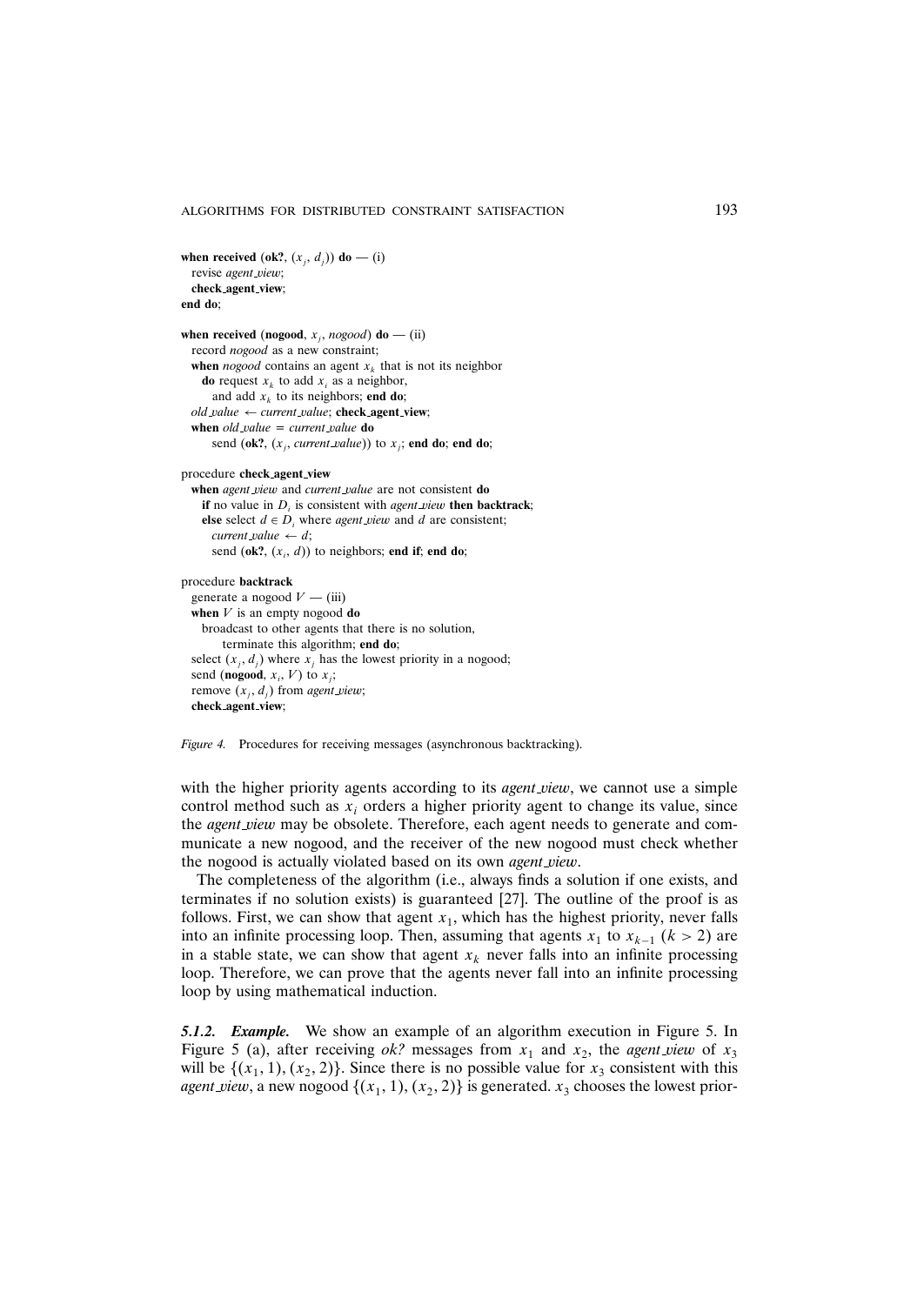

Figure 5. Example of an algorithm execution (asynchronous backtracking).

ity agent in the nogood, i.e.,  $x_2$ , and sends a *nogood* message. After receiving this *nogood* message,  $x_2$  records it. This nogood,  $\{(x_1, 1), (x_2, 2)\}$ , contains agent  $x_1$ , which is not a neighbor of  $x_2$ . Therefore, a new link must be added between  $x_1$  and  $x_2$ .  $x_2$ requests  $x_1$  to send  $x_1$ 's value to  $x_2$ , adds  $(x_1, 1)$  to its *agent view* (Figure 5 (b)), and checks whether its value is consistent with the *agent view*. The *agent view*  $\{(x_1, 1)\}$ and the assignment  $(x_2, 2)$  violate the received nogood  $\{(x_1, 1), (x_2, 2)\}\$ . However,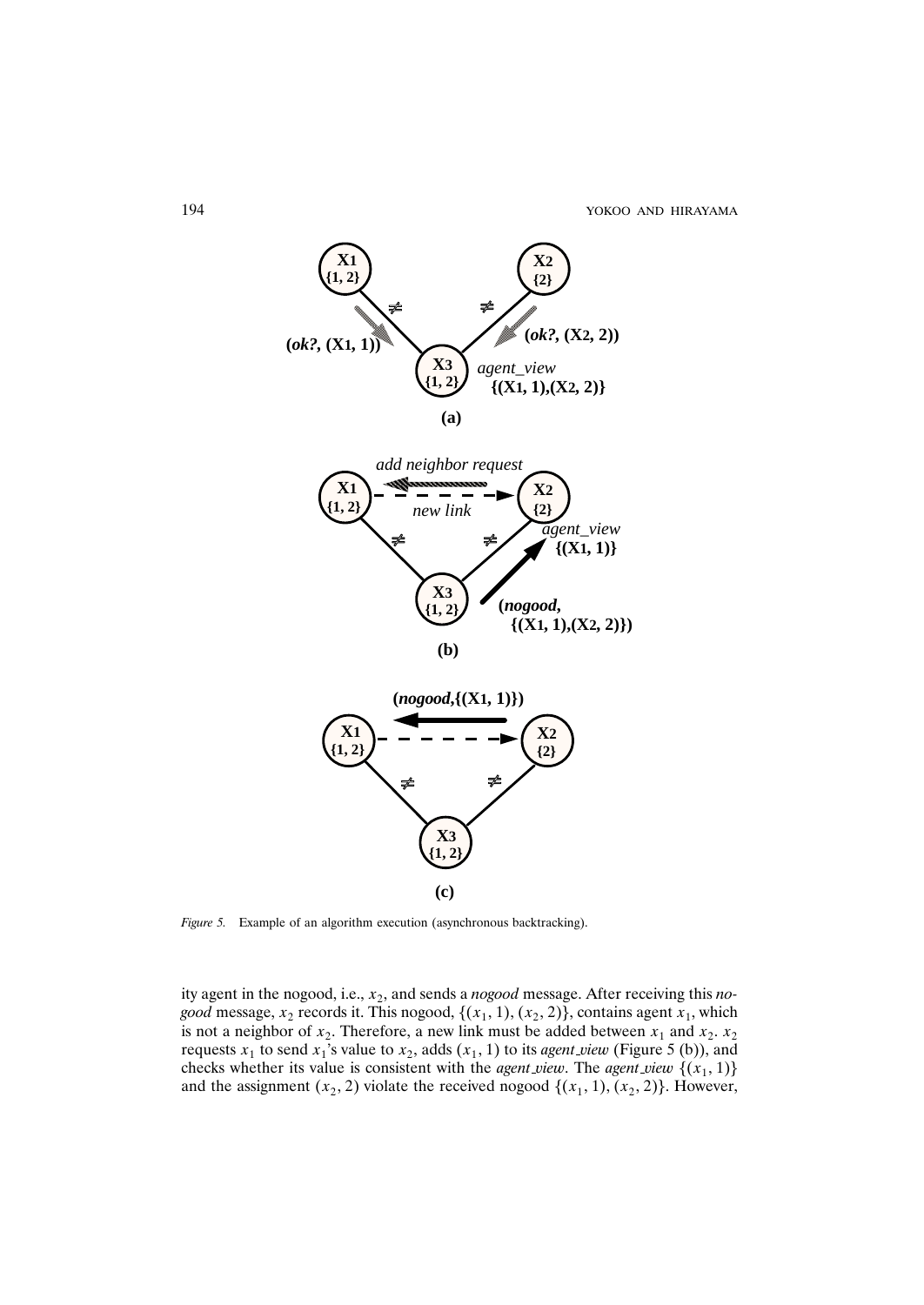there is no other possible value for  $x_2$ . Therefore,  $x_2$  generates a new nogood  $\{(x_1, 1)\}\$ , and sends a *nogood* message to  $x_1$  (Figure 5 (c)).

## 5.2. Asynchronous weak-commitment search

5.2.1. Algorithm. One limitation of the asynchronous backtracking algorithm is that the agent/variable ordering is statically determined. If the value selection of a higher priority agent is bad, the lower priority agents need to perform an exhaustive search to revise the bad decision. The asynchronous weak-commitment search algorithm [25, 27] introduces the min-conflict heuristic to reduce the risk of making bad decisions. Furthermore, the agent ordering is dynamically changed so that a bad decision can be revised without performing an exhaustive search.

In Figure 6, the procedure executed at agent  $x_i$  for checking *agent view* is described (other procedures are basically identical to those for the asynchronous backtracking algorithm). The differences between this procedure and that for the asynchronous backtracking algorithm are as follows.

— A priority value is determined for each variable, and the priority value is communicated through the *ok?* message. The priority order is determined by the communicated priority values, i.e., the variable/agent with a larger priority value has higher priority (ties are broken using the alphabetical order).

```
procedure check agent view
```

```
when agent view and current value are not consistent do
  if no value in D_i is consistent with agent view then backtrack;
  else select d \in D_i, where agent view and d are consistent
      and d minimizes the number of constraint violations
        with lower priority agents; - (i)
   current value \leftarrow d;
   send (ok?, (x_i, d, current\_priority)) to neighbors;
 end if; end do;
```
procedure backtrack

```
generate a nogood V;
when V is an empty nogood do
 broadcast to other agents that there is no solution,
  terminate this algorithm; end do;
when V is a new nogood \mathbf{do} — (ii)
 send V to the agents in the nogood;
 current priority \leftarrow 1 + p_{max},
      where p_{max} is the maximal priority value of neighbors;
 select d \in D_i, where agent view and d are consistent,
    and d minimizes the number of constraint violations
   with lower priority agents;
 current value \leftarrow d;
 send (ok?, (x_i, d, current\_priority)) to neighbors; end do;
```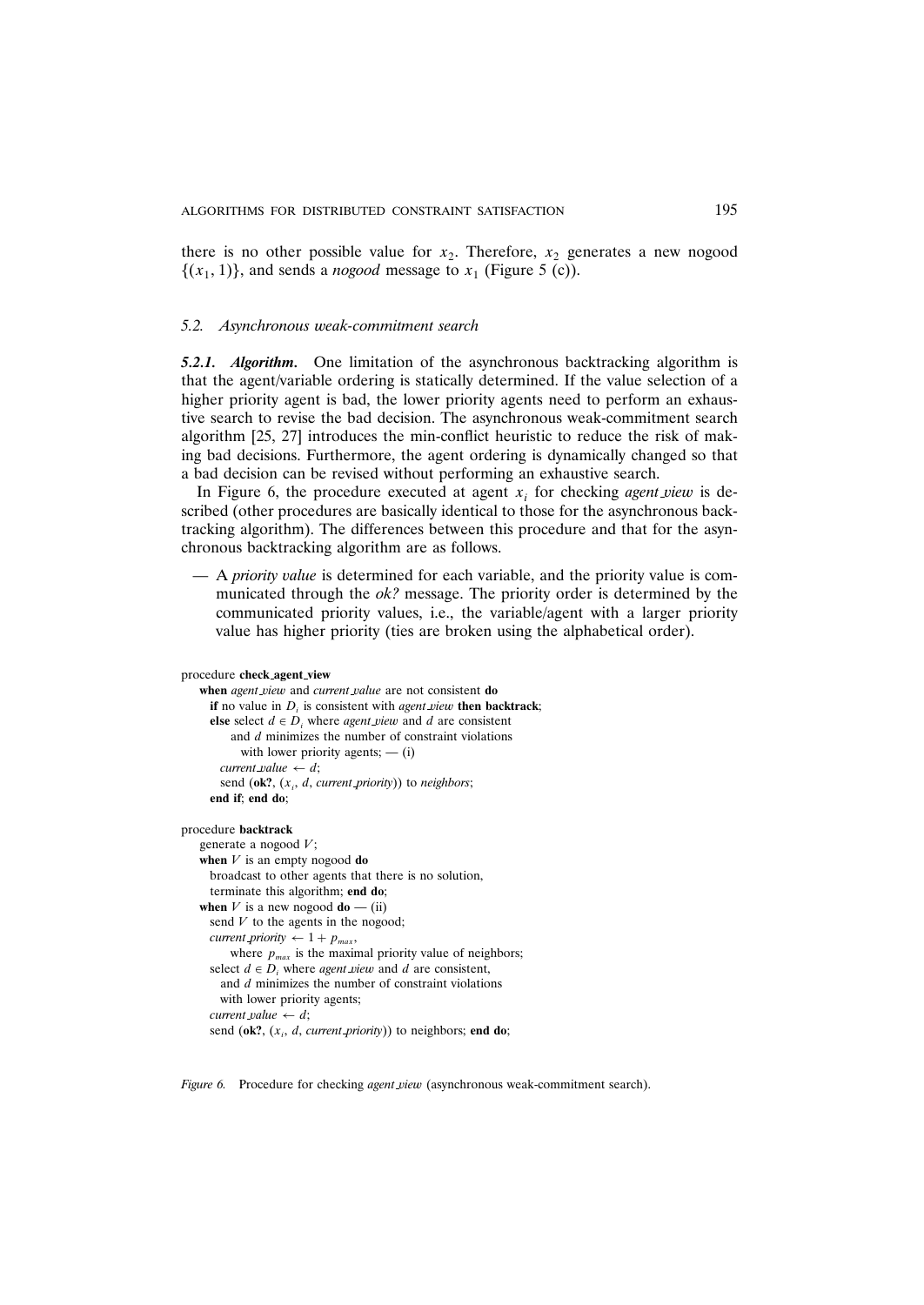- If the current value is not *consistent* with the *agent view*, i.e., some constraint with variables of higher priority agents is not satisfied, the agent changes its value using the min-conflict heuristic (Figure 6 (i)).
- When  $x_i$  cannot find a consistent value with its *agent view*,  $x_i$  sends *nogood* messages to other agents, and increases its priority value (Figure 6 (ii)). If  $x_i$ cannot generate a new nogood,  $x_i$  will not change its priority value but will wait for the next message. This procedure is needed to guarantee the completeness of the algorithm.

The completeness of the algorithm is guaranteed. An overview of the proof is as follows. The priority values are changed if and only if a new nogood is found. Since the number of possible nogoods is finite, the priority values cannot be changed infinitely. Therefore, after a certain time point, the priority values will be stable. If the priority values are stable, the asynchronous weak-commitment search algorithm is basically identical to the asynchronous backtracking algorithm. Since the asynchronous backtracking is guaranteed to be complete, the asynchronous weakcommitment search algorithm is also complete.

Note that the completeness of the algorithm is guaranteed by the fact that the agents record all nogoods found so far. In practice, we can restrict the number of recorded nogoods, i.e., each agent records only a fixed number of the most recently found nogoods.

5.2.2. Example. An execution of the algorithm is illustrated using the distributed 4-queens problem. The initial values are shown in Figure 7 (a). Agents communicate these values with each other. The values within parentheses represent the priority values. The initial priority values are 0. Since the priority values are equal, the priority order is determined by the alphabetical order of the identifiers. Therefore, only the value of  $x_4$  is not consistent with its *agent view*.

Since there is no consistent value,  $x_4$  sends *nogood* messages and increases its priority value. In this case, the value minimizing the number of constraint violations is 3, since it conflicts with  $x_3$  only. Therefore,  $x_4$  selects 3 and sends ok? messages to the other agents (Figure 7 (b)). Then,  $x_3$  tries to change its value. Since there is no consistent value,  $x_3$  sends *nogood* messages, and increases its priority value. In this case, the value that minimizes the number of constraint violations is 1 or 2. In this example,  $x_3$  selects 1 and sends  $ok$ ? messages to the other agents (Figure 7 (c)). After that,  $x_1$  changes its value to 2, and a solution is obtained (Figure 7 (d)).



Figure 7. Example of an algorithm execution (asynchronous weak-commitment search).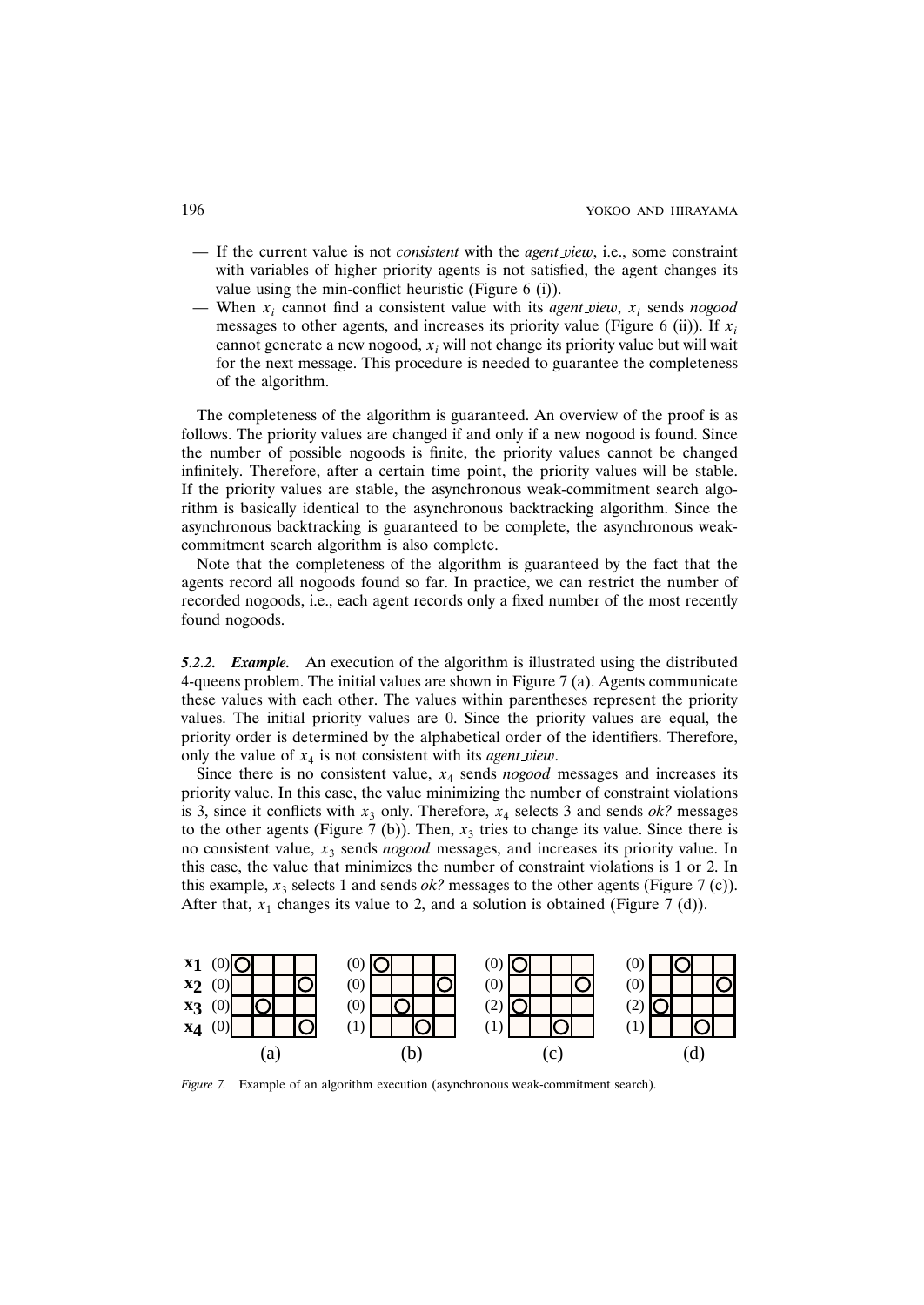In the distributed 4-queens problem, there exists no solution when  $x_1$ 's value is 1. We can see that the bad decision of  $x_1$  (assigning its value to 1) can be revised without an exhaustive search.

#### 5.3. Distributed breakout algorithm

5.3.1. Algorithm. As described in Section 2.2.2, in the breakout algorithm, a weight is defined for each constraint, and the summation of the weights of constraint violating pairs is used as an evaluation value. The basic ideas for implementing the distributed version of the breakout algorithm are as follows.

- To guarantee that the evaluation value is improved, neighboring agents exchange values of possible improvements, and only the agent that can maximally improve the evaluation value is given the right to change its value. Note that if two agents are not neighbors, it is possible for them to change their values concurrently.
- Instead of detecting the fact that agents as a whole are trapped in a localminimum (which requires global communication among agents), each agent detects the fact that it is in a quasi-local-minimum, which is a weaker condition than a local-minimum and can be detected via local communications.

In this algorithm, two kinds of messages (ok? and improve) are communicated among neighbors. The procedures executed at agent  $x_i$  when receiving ok? and improve messages are shown in Figure 9. The agent alternates between the wait\_ok? mode (Figure 9 (i)) and the wait improve mode (Figure 9 (ii)). The *improve* message is used to communicate the possible improvement of the evaluation value.

We define the fact that agent  $x_i$  is in a quasi-local-minimum as follows.

—  $x_i$  is violating some constraint, and the possible improvement of  $x_i$  and all of  $x_i$ 's neighbors is 0.

It is obvious that if the current situation is a real local-minimum, each of the constraint-violating agents is in a quasi-local-minimum, but not vice versa. For example, Figure 8 shows one instance of a distributed graph-coloring problem, in which six agents exist. Each agent tries to determine its color so that neighbors do not have the same color (possible colors are white and black). Although  $x_1$  is in a quasi-local-minimum, this situation is not a real local-minimum since  $x_5$  can improve the evaluation value.

5.3.2. Example. We show an example of the algorithm execution in Figure 10. We assume that initial values are chosen as in Figure 10 (a). Each agent communicates this initial value via ok? messages. After receiving ok? messages from all of its neighbors, each agent calculates *current eval* and my *improve*, and exchanges improve messages. Initially, all weights are equal to 1. In the initial state, the improvements of all agents are equal to 0. Therefore, the weights of constraints (nogoods),  $\{(x_1, \text{white}), (x_6, \text{white})\}, \{(x_2, \text{black}), (x_5, \text{black})\}, \text{and } \{(x_3, \text{white}), (x_4, \text{white})\},\$ are increased by 1 (Figure 10 (b)).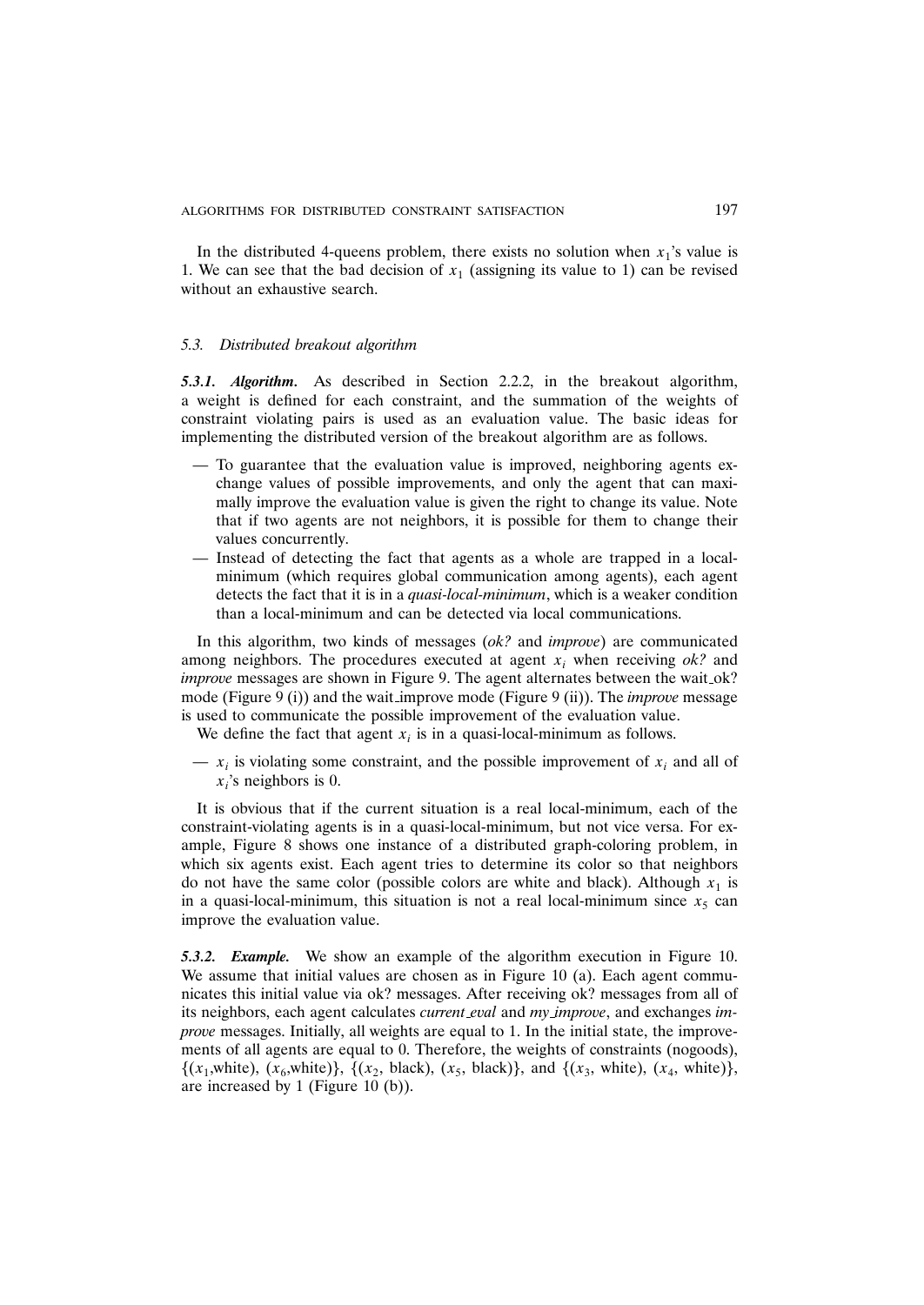

Figure 8. Example of a distributed graph-coloring problem.

Then, the improvements of  $x_1, x_3, x_4$ , and  $x_6$  are 1, and the improvements of  $x_2$ and  $x_5$  are 0. The agents that have the right to change their values are  $x_1$  and  $x_3$ (each of which precedes in alphabetical order within its own neighborhood). These agents change their value from white to black (Figure 10 (c)). Then, the improvement of  $x_2$  is 4, while the improvements of the other agents are 0. Therefore,  $x_2$ changes its value to white, and all constraints are satisfied (Figure 10 (d)).

```
wait_ok? mode — (i)
when received (ok?, x_i, d_i) do
  add (x_i, d_i) to agent view;
  when received ok? messages from all neighbors do
      send improve;
      goto wait improve mode; end do;
  goto wait_ok mode; end do;
procedure send improve
  current\_eval \leftarrow evaluation value of current_value;
  my\text{-}improve \leftarrow possible maximal improvement;
  new\_value \leftarrow the value which gives the maximal improvement;
  send (improve, x_i, my improve, current eval) to neighbors;
wait_improve? mode - (ii)
when received (improve, x_i, improve, eval) do
  record this message;
  when received improve? messages from all neighbors do
    send_ok; clear agent_view;
    goto wait ok mode; end do;
  goto wait improve mode; end do;
procedure send_ok
  when its improvement is largest among neighbors do
   current value \leftarrow new value; end do;
  when it is in a quasi-local-minimum do
    increase the weights of constraint violations; end do;
  send (ok?, x_i, current value) to neighbors;
```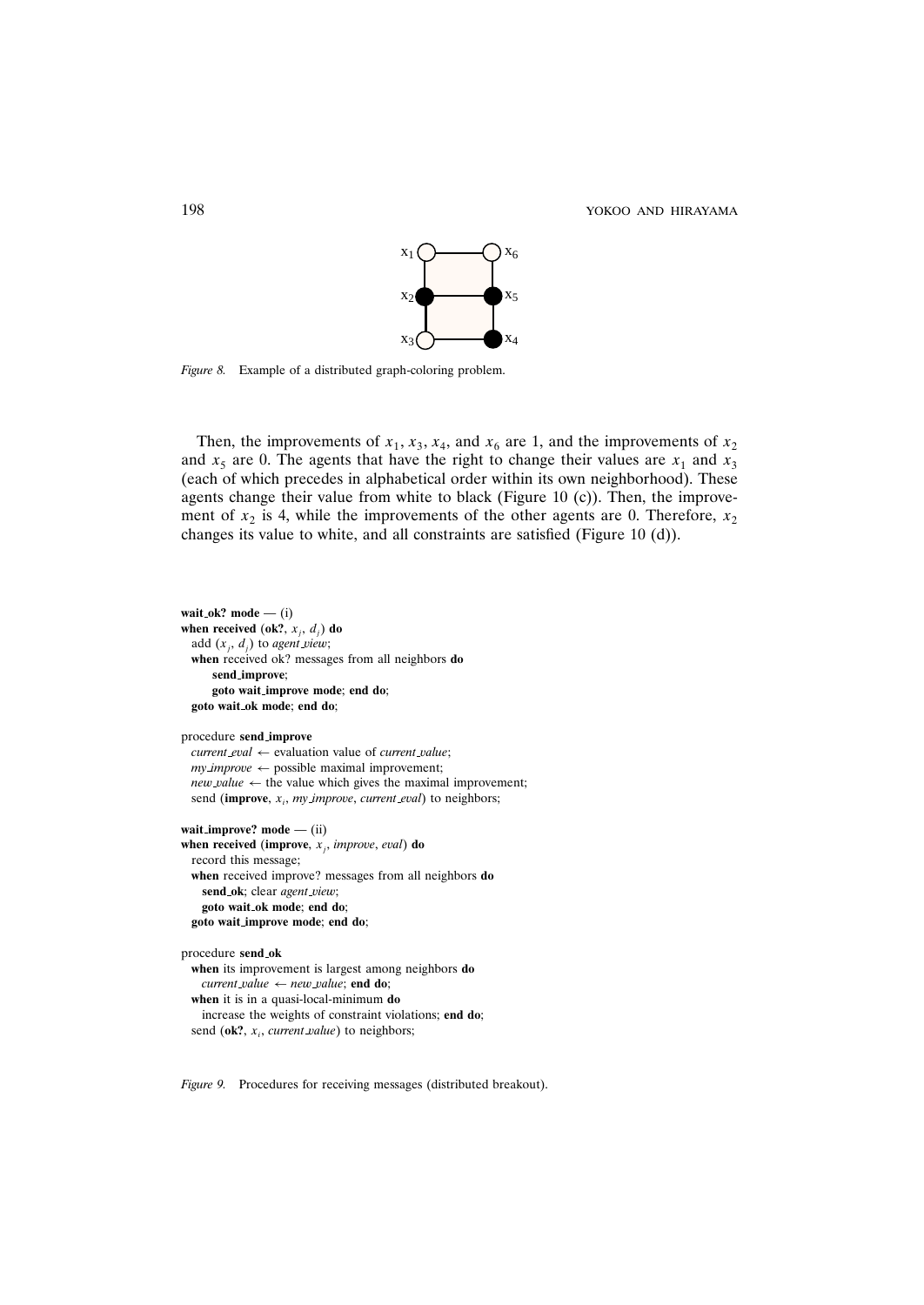

Figure 10. Example of algorithm execution (distributed breakout).

## 5.4. Distributed consistency algorithm

Achieving 2-consistency by multiple agents is relatively straightforward, since the algorithm can be achieved by the iteration of local processes. In [19], a distributed system that achieves arc-consistency for resource allocation tasks was developed. This system also maintains arc-consistency, i.e., it can re-achieve arc-consistency after dynamic changes in variables/values/constraints with a small amount of computational effort by utilizing dependencies.

Also, a higher degree of consistency can be achieved using the hyper-resolutionbased consistency algorithm [5]. In [29], a distributed consistency algorithm that achieves k-consistency is described. In this algorithm, agents communicate nogoods among themselves, and generate new nogoods whose length are less than  $k$  using the hyper-resolution rule.

#### 6. Extensions of problem formalization

## 6.1. Handling multiple local variables

So far, we assume that each agent has only one local variable. Although the developed algorithms can be applied to the situation where one agent has multiple local variables by the following methods, both methods are neither efficient nor scalable to large problems.

Method 1: each agent finds all solutions to its local problem first.

By finding all solutions, the given problem can be re-formalized as a distributed CSP, in which each agent has one local variable whose domain is a set of obtained local solutions. Then, agents can apply algorithms for the case of a single local variable. The drawback of this method is that when a local problem becomes large and complex, finding all the solutions of a local problem becomes virtually impossible.

Method 2: an agent creates multiple virtual agents, each of which corresponds to one local variable, and simulates the activities of these virtual agents.

For example, if agent k has two local variables  $x_i$ ,  $x_j$ , we assume that there exist two virtual agents, each of which corresponds to either  $x_i$  or  $x_j$ . Then, agent  $k$  simulates the concurrent activities of these two virtual agents. In this case,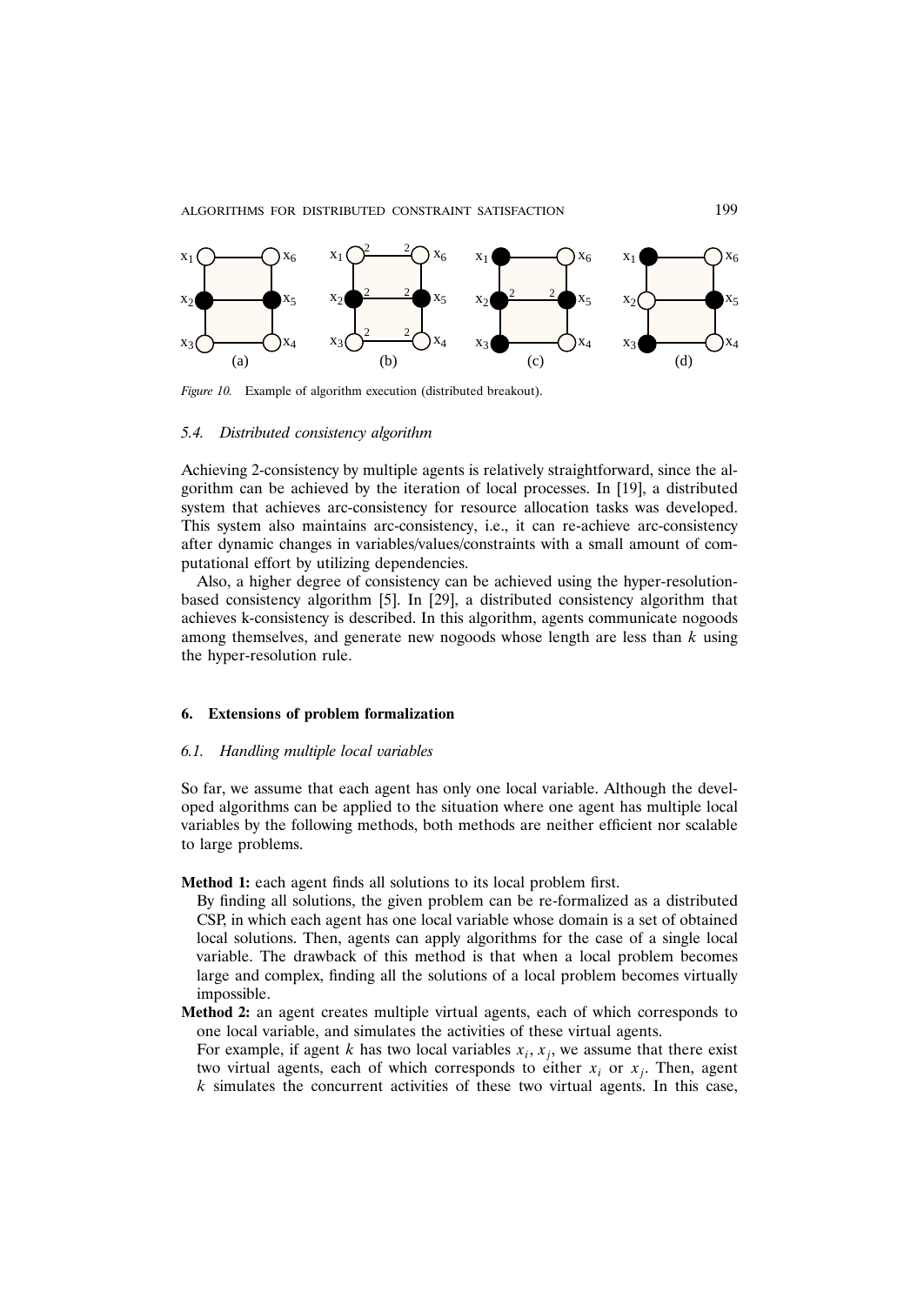each agent does not have to predetermine all the local solutions. However, since communicating with other agents is usually more expensive than performing local computations, it is wasteful to simulate the activities of multiple virtual agents without distinguishing the communications between virtual agents within a single real agent, and the communications between real agents.

In [1], prioritization among agents was introduced to handle multiple local variables (we call this algorithm *agent-ordering AWS*). In this algorithm, each agent tries to find a local solution that is consistent with the local solutions of higher priority agents. If there exists no such local solution, backtracking or modification of the prioritization occurs. Various heuristics for determining good ordering among agents were examined in [1]. This approach is similar to method 1 described above, except that each agent searches for its local solutions only as required, instead of finding all solutions in advance.

In [28], an extension of the asynchronous weak-commitment search algorithm that can handle multiple local variables (variable-ordering AWS) was developed. Although this algorithm is similar to method 2, it has the following characteristics.

- An agent sequentially changes the values of its local variables. More specifically, it selects a variable  $x_k$  that has the highest priority among variables that are violating constraints with higher priority variables, and modifies  $x_k$ 's value so that constraints with higher priority variables are satisfied.
- If there exists no value that satisfies all constraints with higher priority variables, the agent increases  $x_k$ 's priority value.
- By iterating the above procedures, when all local variables satisfy constraints with higher priority variables, the agent sends changes to related agents.

Each variable must satisfy constraints with higher priority variables. Therefore, changing the value of a lower priority variable before the value of a higher priority variable is fixed is usually wasteful. Accordingly, an agent changes the value of the highest priority variable first. Also, by sending messages to other agents only when an agent finds a consistent local solution, agents can reduce the number of interactions among themselves. By using this algorithm, if the local solution selected by a higher priority agent is bad, a lower priority agent does not have to exhaustively search its local problem. It simply increases the priority values of certain variables that violate constraints with the bad local solution.

## 6.2. Distributed partial constraint satisfaction

Many application problems in MAS that can be formalized as distributed CSPs might be over-constrained, i.e., a problem instance has too many constraints and there exists no solution that satisfies all constraints completely. In that case, the distributed constraint satisfaction algorithms described in Section 5 fail to provide any useful information, i.e., if the algorithm is complete, it simply reports that the problem has no solution, and if the algorithm is incomplete, it never terminates.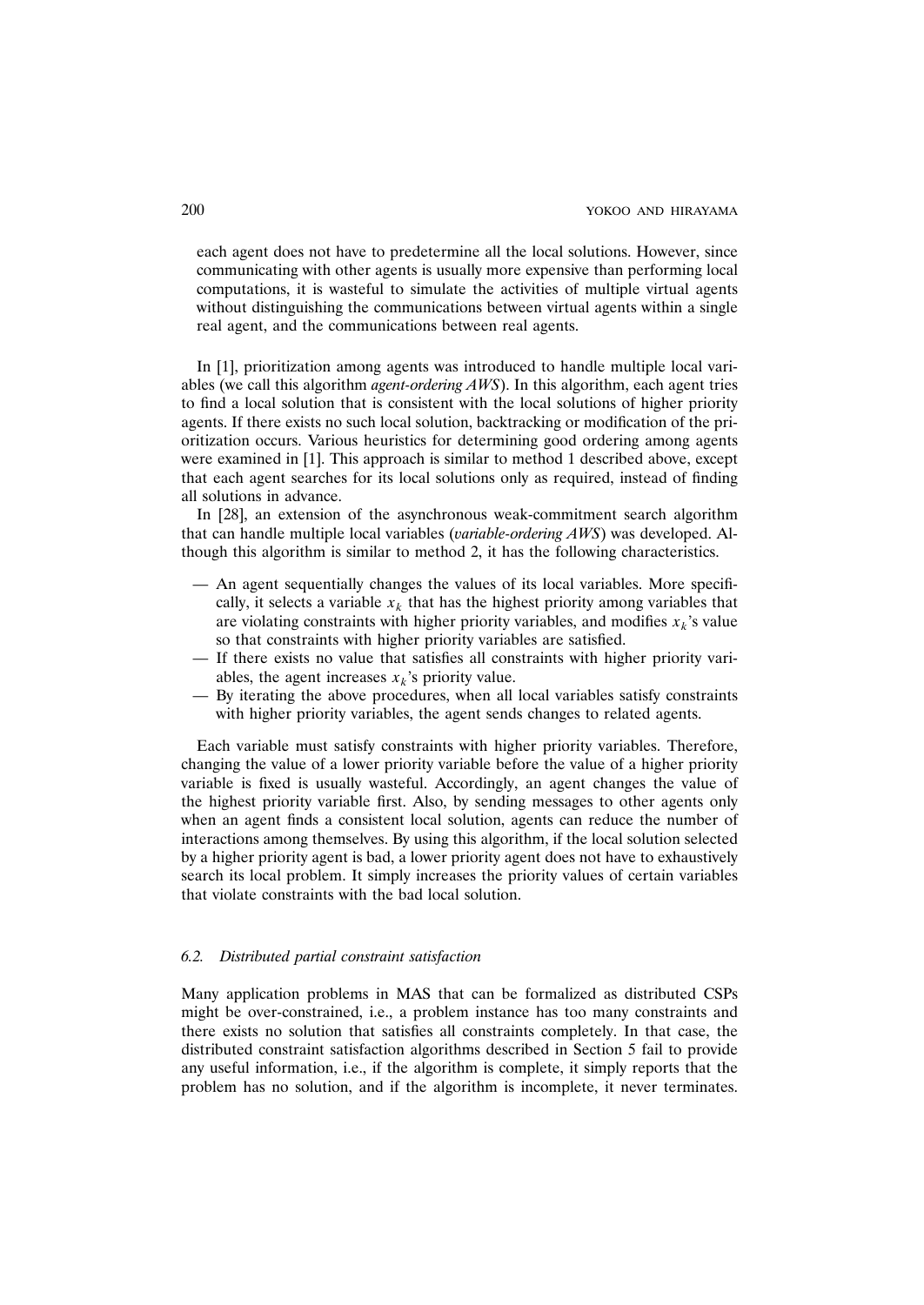However, in many application problems, we would rather have an incomplete solution that satisfies as many constraints as possible.

For example, in a distributed resource allocation problem [4], agents try to find the combination of plans that enables all agents' tasks to be executed under resource constraints. If agents need to perform their tasks with scarce resources, the problem instance can be mapped into an over-constrained distributed CSP. For such a problem instance, we want to know how the instance should be modified in order to make it solvable.

Furthermore, in a distributed interpretation problem [16], each agent is assigned a task to interpret a part of sensor data. The goal of agents is to find a globally consistent interpretation by communicating their local interpretations. If some agents make incorrect interpretations due to noisy sensors, the problem instance can be over-constrained. For such a problem instance, we would like to get an approximate solution.

In this section, we first show a general framework for dealing with overconstrained distributed CSPs called distributed partial CSPs. Then, we describe two subclasses of distributed partial CSPs, i.e., distributed maximal CSPs, where each agent tries to find the variable values that minimize the maximal number of violated constraints over agents, and distributed hierarchical CSPs, where each agent tries to find the variable values that minimize the maximal degree of importance of violated constraints over agents.

6.2.1. Problem formalization. Intuitively, in a distributed partial CSP, agents try to find a solvable distributed CSP and its solution by relaxing an original overconstrained distributed CSP. How much the original problem is relaxed is measured by a globally defined function (global distance function). Agents prefer the problem closer to the original problem, and in some case they want to make the relaxation minimal.

A distributed partial CSP can be formalized using terms in a partial CSP, which has been presented in [9] for dealing with over-constrained centralized CSPs. It can be defined using the following components:

— a set of agents,  $A = \{1, 2, \ldots, m\},\$ —  $\langle (P_i, U_i), (PS_i, \leq), M_i \rangle$  for each agent i,  $(G, (N, S)).$ 

For each agent i,  $P_i$  is an original CSP (a part of an original distributed CSP), and  $U_i$  is a set of universes,<sup>2</sup> i.e., a set of potential values for each variable in  $P_i$ . Furthermore,  $PS_i$  is a set of (relaxed) CSPs including  $P_i$ , and  $\leq$  is a partial order over  $PS_i$ . Also,  $M_i$  is a locally-defined distance function over the problem space. G is a global distance function over distributed problem spaces, and  $(N, S)$  are necessary and sufficient bounds on the global distance between the original distributed CSP (a set of  $P_i$ s of all agents) and some solvable distributed CSP (a set of solvable CSPs of all agents, each of which comes from  $PS_i$ ).

A solution to a distributed partial CSP is a combination of a solvable distributed CSP and its solution, where the global distance between an original distributed CSP and the solvable distributed CSP is less than N. Any solution to a distributed partial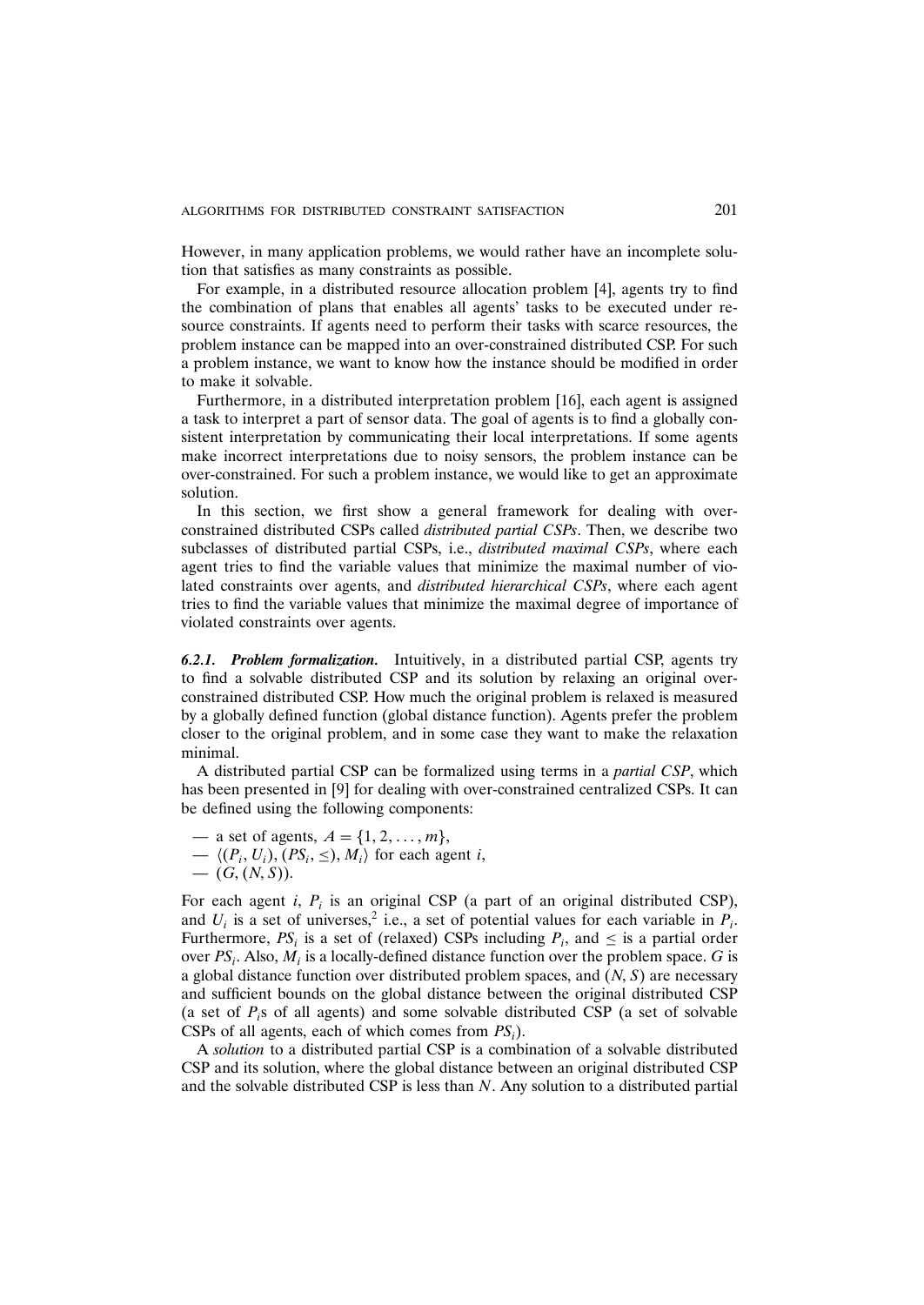CSP will suffice if the global distance between an original distributed CSP and the solvable distributed CSP is not more than S. An *optimal solution* to a distributed partial CSP is a solution in which the global distance between an original distributed CSP and the solvable distributed CSP is minimal.

This general model can be specialized in various ways. In this paper, we are going to show two subclasses of problems: distributed maximal CSPs and distributed hierarchical CSPs.

6.2.2. Distributed maximal CSP. A distributed maximal CSP is a problem where each agent tries to find the variable values that minimize the maximal number of violated constraints over agents. This problem corresponds to finding an optimal solution for the following distributed partial CSP.

- For each agent i,  $PS_i$  is made up of all possible CSPs that can be obtained by removing constraints from  $P_i$ .
- For each agent i, a distance  $d_i$  between  $P_i$  and a CSP in  $PS_i$  is measured as the number of constraints removed.
- A global distance is measured as  $\max_{i \in A} d_i$ .

When each agent tries to satisfy as many of its *own* constraints as possible, this solution criterion can be considered a reasonable compromise among agents, since the number of the constraint violations in the worst agent is minimized.

Two algorithms for solving distributed maximal CSPs were presented in [12]. One is the synchronous branch and bound algorithm, and the other is the iterative distributed breakout algorithm. The synchronous branch and bound algorithm is a very simple algorithm that simulates branch and bound operations in a distributed environment. Since it systematically searches in a distributed problem space in a sequential manner, it is guaranteed to be complete. On the other hand, the obvious drawbacks of this algorithm are that agents must act in a predefined sequential order, and global knowledge is required to determine such a sequential order.

The iterative distributed breakout algorithm repeatedly applies the distributed breakout algorithm to distributed CSPs. At the first stage of the iteration, an agent sets a predetermined uniform value,  $ub$ , to its target distance and starts the distributed breakout algorithm. This distributed breakout algorithm is modified so that an agent can detect the fact that all agents reach the state where the number of violated constraints is less than the current target distance, i.e., ub. By detecting this fact, an agent decreases the current target distance, propagates the new target distance to all agents using improve messages, and moves to the next stage. At the next stage, where all agents know the new target distance, the distributed breakout algorithm is started again for the new target distance. The agents continue this iteration until the value of the target distance becomes zero.

In the iterative distributed breakout algorithm, agents perform constraint checking and value changing in parallel. Thus, this algorithm can be more efficient than the synchronous branch and bound algorithm. However, this algorithm is not complete, i.e., it may fail to find an optimal solution because the distributed breakout algorithm at a certain stage may fail to find a solution.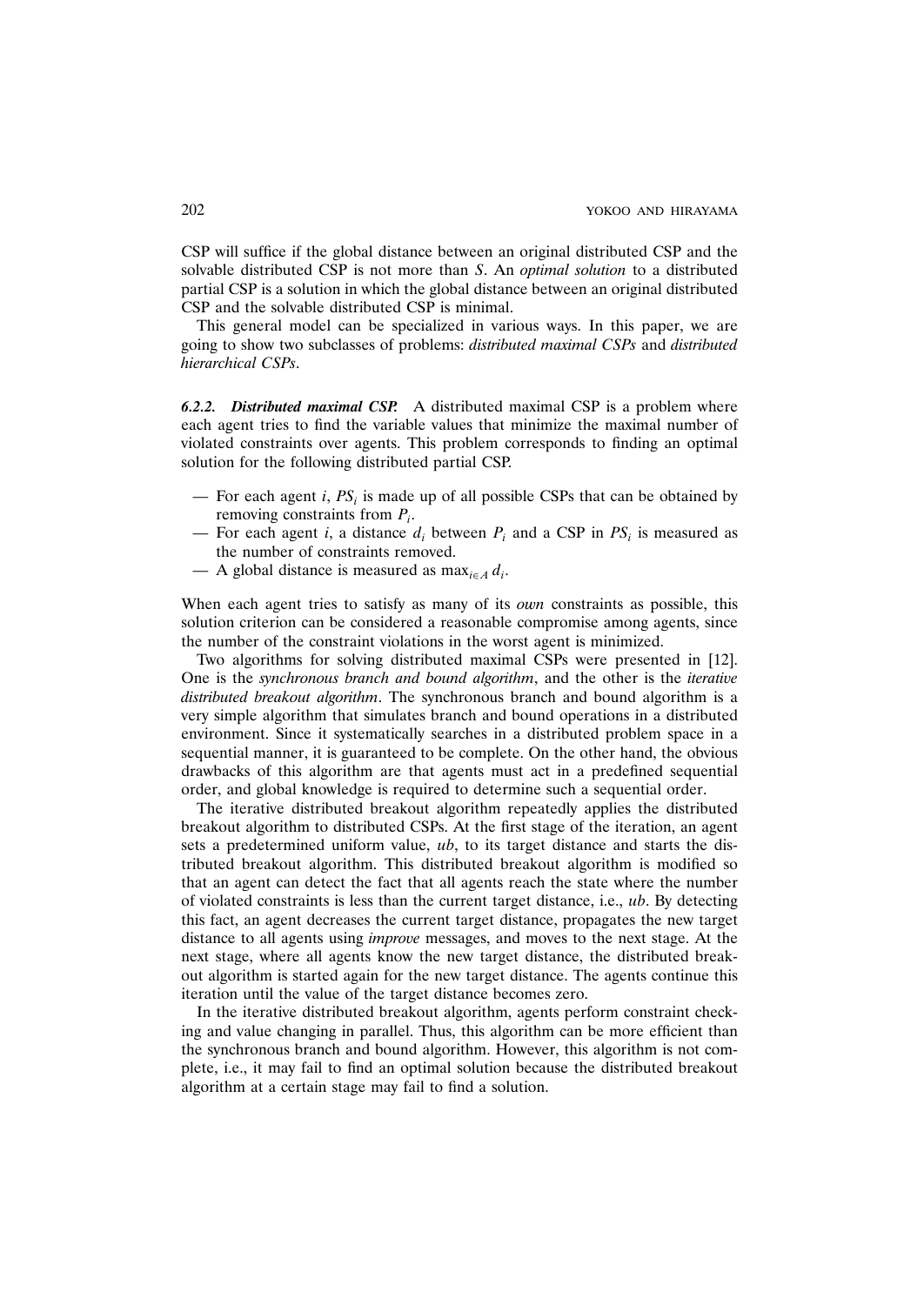In [10], a multi-agent model for solving maximal CSPs was developed. This model is an extension of the multi-agent model for the resource allocation problem described in Section 4. In this model, each variable performs its own simulated annealing process combined with the min-conflict heuristic.

6.2.3. Distributed hierarchical CSP. A distributed hierarchical CSP is a problem where each agent tries to find the variable values that minimize the maximal importance level of violated constraints over agents. In this problem, each constraint is labeled a positive integer called *importance value*, which represents the importance of the constraint. A constraint with a larger importance value is considered more important.

A distributed hierarchical CSP corresponds to finding an optimal solution to the following distributed partial CSP.

- For each agent *i*,  $PS_i$  is made up of  $\{P_i^0, P_i^1, P_i^2, \ldots\}$ , where  $P_i^{\alpha}$  is a CSP that is obtained from  $P_i$  by removing every constraint with an importance value of  $\alpha$  or less.
- For each agent *i*, a distance  $d_i$  between  $P_i$  and  $P_i^{\alpha}$  is defined as  $\alpha$ .
- A global distance is measured as  $\max_{i \in A} d_i$ .

This solution criterion can be considered another reasonable compromise among agents.

A simple algorithm for solving distributed hierarchical CSPs, called the asynchronous incremental relaxation algorithm, was presented in [23]. This algorithm repeatedly applies the asynchronous backtracking algorithm to distributed hierarchical CSPs in the following way.

In the first stage, agents try to solve an original distributed CSP, in which all agents have all constraints, by using the asynchronous backtracking algorithm. If the problem is solved, it is not an over-constrained situation and a distributed hierarchical CSP is optimally solved. If the problem is found to be over-constrained (this fact can be identified by the agent that produces an empty nogood), agents need to give up constraints that are less important than a certain threshold. This threshold is efficiently calculated using the importance values of constraints that cause the empty nogood. At the next stage, agents again apply the asynchronous backtracking algorithm to the relaxed distributed CSP. If it is solved, the optimal solution of the distributed hierarchical CSP is found; otherwise, further relaxation occurs in the same way. Agents continue this process until a solution is found for some relaxed distributed CSP.

If the number of possible importance values is finite, this algorithm is guaranteed to be complete because the asynchronous backtracking algorithm at each stage is complete.

#### 7. Comparison of distributed CSP algorithms

In this section, we compare the search algorithms for solving distributed CSPs with a single local variable, i.e., the asynchronous backtracking, the asynchronous weak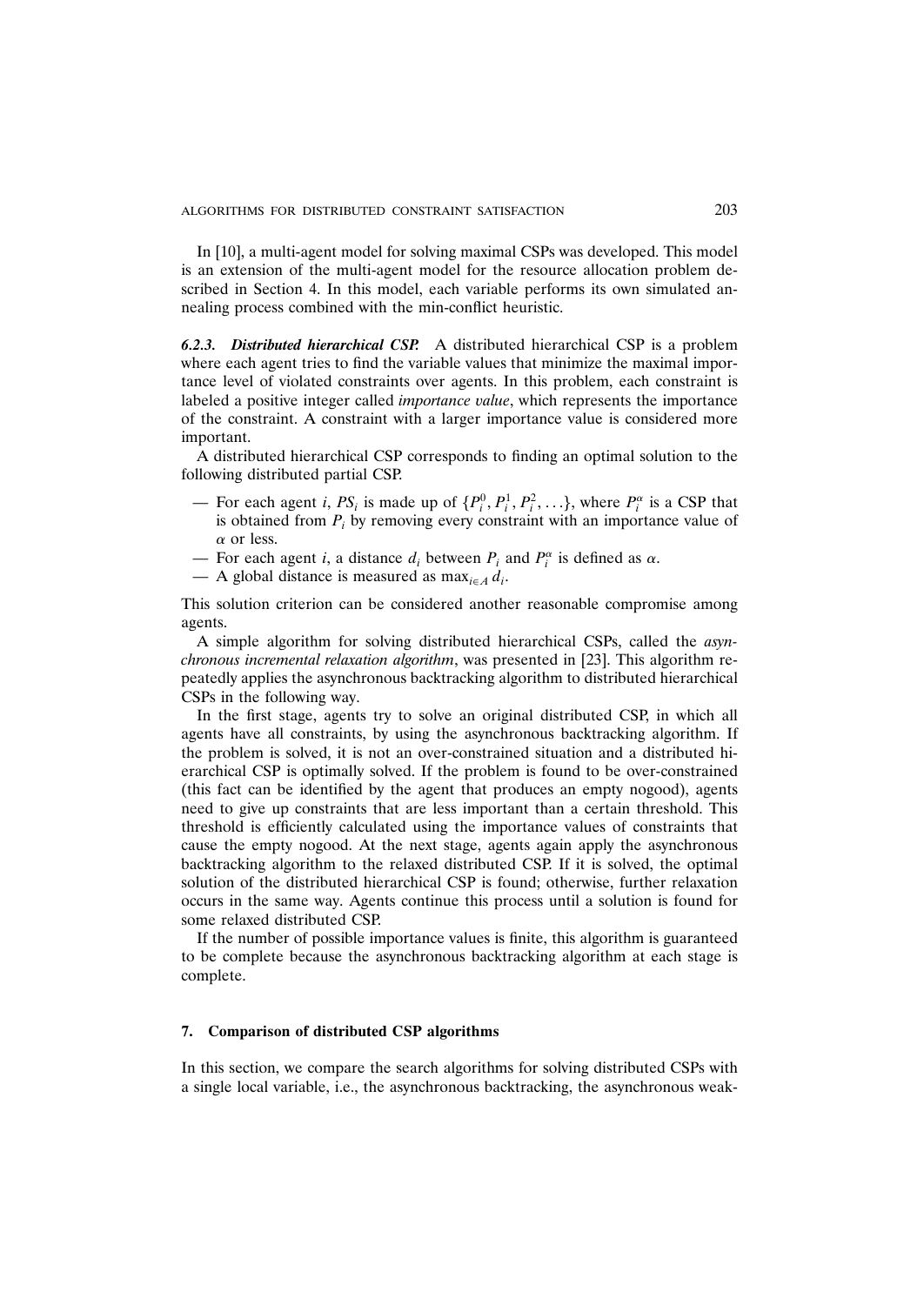commitment search, and distributed breakout algorithm. We evaluate the efficiency of algorithms by a discrete event simulation, where each agent maintains its own simulated clock. An agent's time is incremented by one simulated time unit whenever it performs one cycle of computation. One cycle consists of reading all incoming messages, performing local computation, and then sending messages. We assume that a message issued at time t is available to the recipient at time  $t + 1$ . We analyze the performance in terms of the number of cycles required to solve the problem. One cycle corresponds to a series of agent actions, in which an agent recognizes the state of the world, then decides its response to that state, and communicates its decisions.

We first show evaluation results using distributed graph-coloring problems, where the number of variables/agents  $n = 60, 90$ , and 120, and the number of constraints  $m = n \times 2$ , and the number of possible colors is 3. We generated 10 different problems, and for each problem, 10 trials with different initial values were performed (100 trials in all). We set the limit for the number of cycles at 1,000, and terminated the algorithm if this limit was exceeded; we counted the result as 1,000. We show the average of required cycles, and the ratio of problems completed successfully to the total number of problems in Table 2.

Clearly, the asynchronous weak-commitment search outperforms the asynchronous backtracking, since in the asynchronous weak-commitment search, a mistake can be revised without conducting an exhaustive search.

Then, we compare the asynchronous weak-commitment search and the distributed breakout. Table 3 shows the results where the number of variables/agents  $n = 90, 120,$  and 150, and the number of constraints  $m = n \times 2$ , and the number of possible colors is 3. Table 4 shows the results where the number of constraints  $m = n \times 2.7$ . When  $m = n \times 2$ , we can assume that constraints among agents are rather sparse. The setting where  $m = n \times 2.7$  has been identified as a critical setting which produces particularly difficult, phase-transition problems in [2].

We can see that the distributed breakout outperforms the asynchronous weakcommitment search when problem instances are critically difficult. In the distributed breakout, each mode (wait\_ok? or wait\_improve) requires one cycle. Therefore, each agent can change its value at most once in two cycles, while in the asynchronous

| Algorithm              | n     |         |       |
|------------------------|-------|---------|-------|
|                        | 60    | 90      | 120   |
| Asynchronous           |       |         |       |
| backtracking           |       |         |       |
| Ratio                  | 13%   | $0\%$   | $0\%$ |
| Cycles                 | 917.4 |         |       |
| Asynchronous           |       |         |       |
| weak-commitment search |       |         |       |
| Ratio                  | 100%  | $100\%$ | 100%  |
| Cycles                 | 59.4  | 70.1    | 106.4 |

Table 2. Comparison between asynchronous backtracking and asynchronous weak-commitment search ("sparse" problems)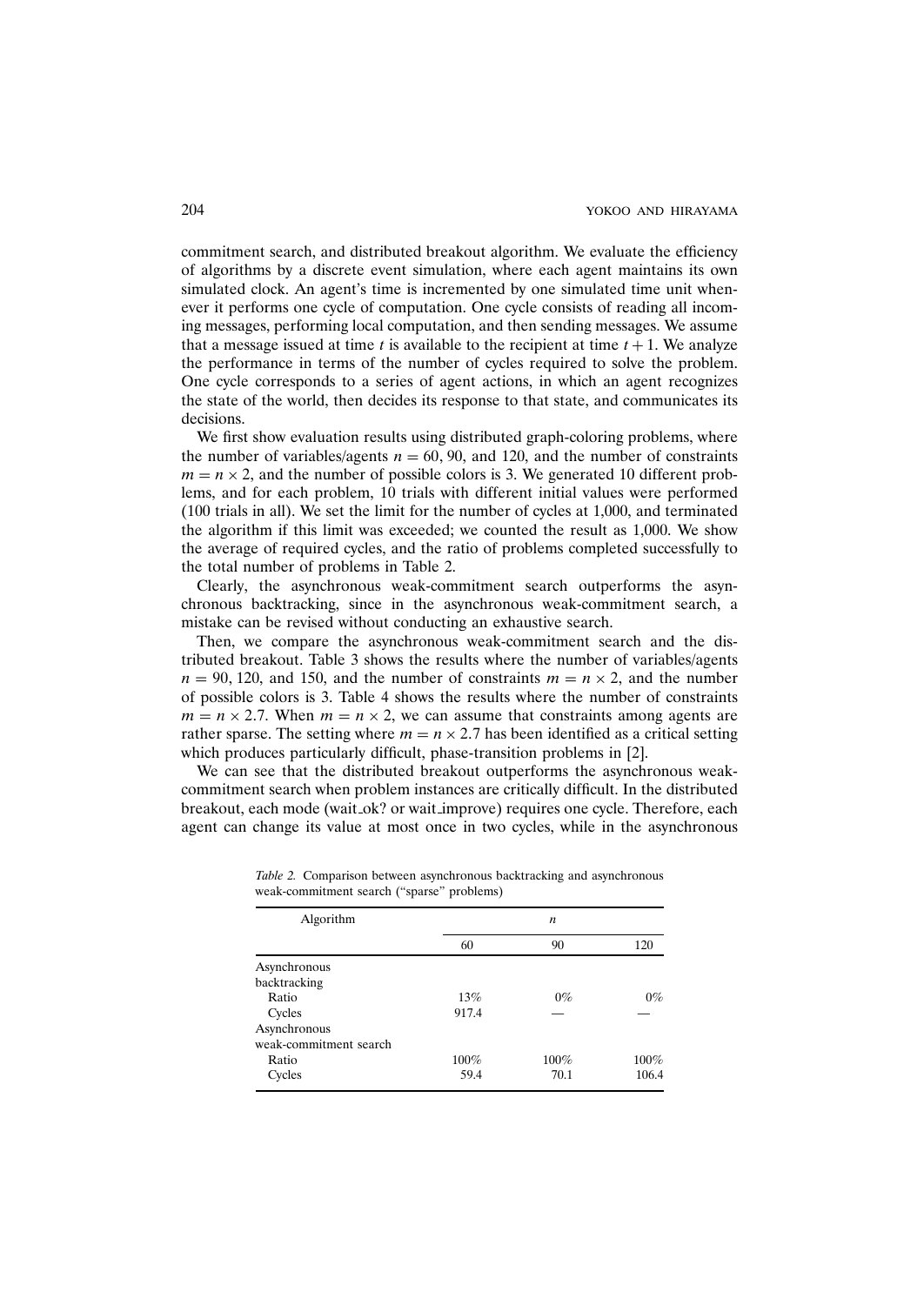| Algorithm              | n       |         |         |
|------------------------|---------|---------|---------|
|                        | 90      | 120     | 150     |
| Distributed            |         |         |         |
| breakout               |         |         |         |
| Ratio                  | $100\%$ | $100\%$ | $100\%$ |
| Cycles                 | 150.8   | 210.1   | 278.8   |
| Asynchronous           |         |         |         |
| weak-commitment search |         |         |         |
| Ratio                  | $100\%$ | $100\%$ | $100\%$ |
| Cycles                 | 70.1    | 106.4   | 159.2   |

Table 3. Comparison between asynchronous weak-commitment search and distributed breakout ("sparse" problems)

weak-commitment search algorithm, each agent can change its value at every cycle. When a problem is critically difficult, it is worthwhile to introduce more control among agents, and change their values more cautiously.

## 8. Conclusions and future issues

This paper provided an overview of the existing research on distributed CSPs. We described the problem definition of distributed CSP, and showed several MAS application problems that can be formalized as distributed CSPs. Furthermore, we described a series of algorithms for solving distributed CSPs.

There are many remaining research issues concerning distributed CSPs, including the following items.

- Much more work is needed to develop better algorithms, especially for multiple local variables and distributed partial constraint satisfaction problems.
- For centralized CSPs, it is well known that the most difficult problem instances are in the phase-transition region [2], where the provability that a problem instance has a solution is about 0.5. On the other hand, we don't have a clear

| Algorithm              | n      |         |        |
|------------------------|--------|---------|--------|
|                        | 90     | 120     | 150    |
| Distributed            |        |         |        |
| breakout               |        |         |        |
| Ratio                  | 100%   | $100\%$ | 100%   |
| Cycles                 | 517.1  | 866.4   | 1175.5 |
| Asynchronous           |        |         |        |
| weak-commitment search |        |         |        |
| Ratio                  | 97%    | 65%     | 29%    |
| Cycles                 | 1869.6 | 6428.4  | 8249.5 |

Table 4. Comparison between asynchronous weak-commitment search and distributed breakout ("critical" problems)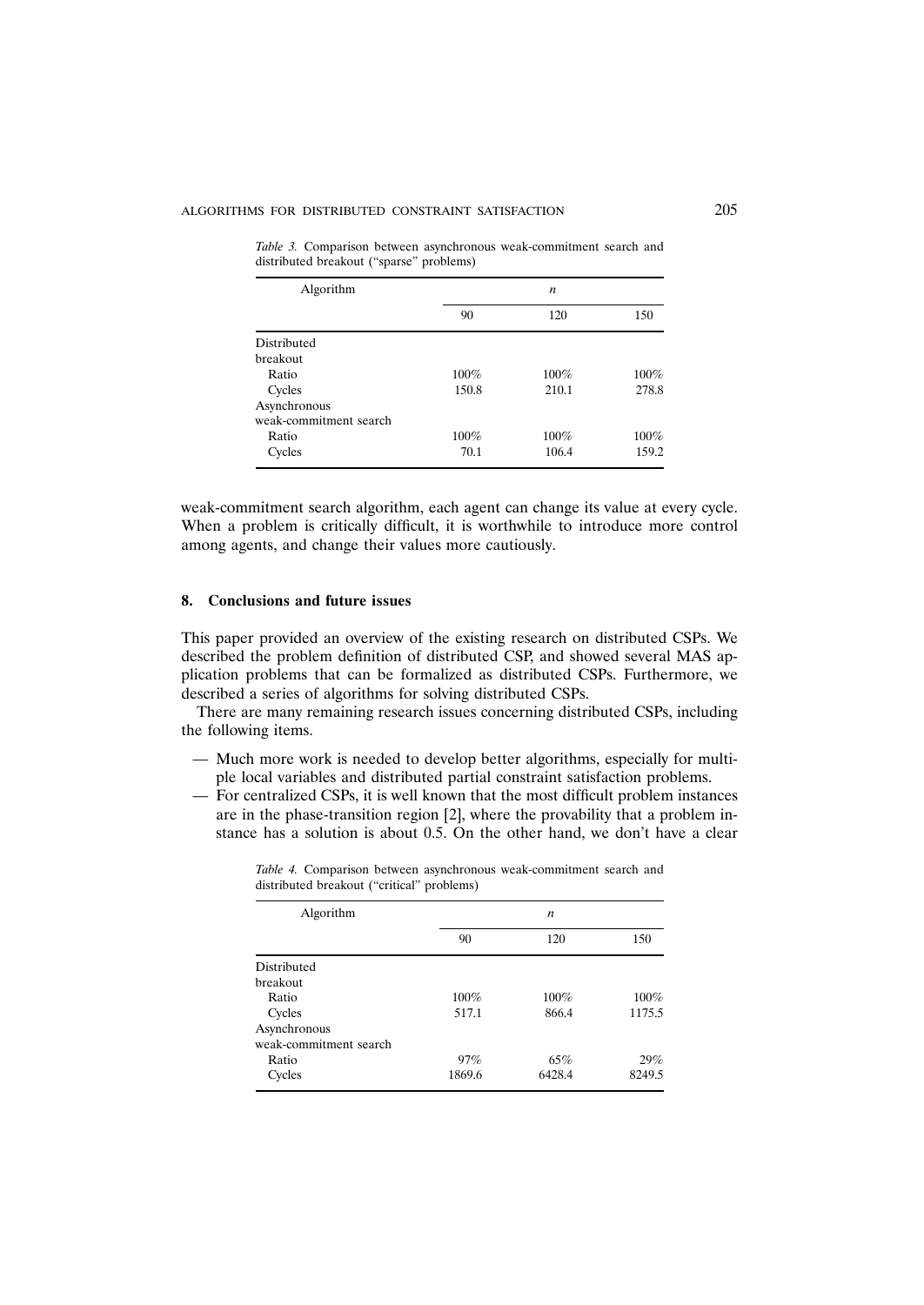idea about what kinds of problem instances of distributed CSPs would be most difficult when a problem has multiple local variables. More theoretical/experimental work is needed to identify how the ratio of inter/intra constraints would affect the problem difficulty.

- We cannot expect that a single algorithm can efficiently solve all types of problems. More theoretical/experimental evaluations are needed to clarify the characteristics of algorithms.
- In MAS application problems, it is common that the problem setting (environment) changes dynamically, and agents must make their decisions under real-time constraints. Dynamic/real-time aspects should be incorporated into the distributed CSP formalization.

#### **Notes**

- 1. Of course, even if the research motivations are different, the same algorithm might be useful for both. However, as far as authors know, existing parallel/distributed processing methods for solving CSPs are not suitable for distributed CSPs, since they usually require some global knowledge/control among agents.
- 2. A universe is used for relaxing problem by enlarging a variable domain. As noted in [9], all kinds of relaxation of a CSP can be expressed in terms of relaxing a constraint (enlarging permitted values for variables) by introducing a universe.

## References

- 1. A. Armstrong, and E. H. Durfee, "Dynamic prioritization of complex agents in distributed constraint satisfaction problems," in Proc. 15th Int. Joint Conf. Artif. Intell., 1997, pp. 620–625.
- 2. P. Cheeseman, B. Kanefsky, and W. Taylor, "Where the really hard problems are," in Proc. 12th Int. Joint Conf. Artif. Intell., 1991, pp. 331–337.
- 3. Z. Collin, R. Dechter, and S. Katz, "On the feasibility of distributed constraint satisfaction," in Proc. 12th Int. Joint Conf. Artif. Intell., 1991, pp. 318–324.
- 4. S. E. Conry, K. Kuwabara, V. R. Lesser, and R. A. Meyer, "Multistage negotiation for distributed constraint satisfaction," IEEE Trans. Syst. Man Cybern. vol. 21, pp. 1462–1477, 1991.
- 5. J. de Kleer, "A comparison of ATMS and CSP techniques," in Proc. 11th Int. Joint Conf. Artif. Intell., 1989, pp. 290–296.
- 6. R. Dechter, "Constraint networks," in S. C. Shapiro, ed., Encyclopedia of Artificial Intelligence, Wiley-Interscience: New York, 1992, pp. 276–285.
- 7. J. Doyle, "A truth maintenance system," Artif. Intell. vol. 12, pp. 231–272, 1979.
- 8. E. C. Freuder, "Synthesizing constraint expressions," Communi. ACM vol. 21, pp. 958–966, 1978.
- 9. E. C. Freuder, and R. J. Wallace, "Partial constraint satisfaction," Artif. Intell. vol. 58, pp. 21–70, 1992.
- 10. K. Ghedira, "A distributed approach to partial constraint satisfaction problems," in J. W. Perram and J.-P. Müller, eds., *Distributed Software Agents and Applications*, Lecture Notes in Computer Science 1069, Springer-Verlag: New York, 1994, pp. 106–122.
- 11. K. Ghedira, and G. Verfaillie, "A multi-agent model for the resource allocation problem: A reactive approach," in Proc. 10th Euro. Conf. Artif. Intell., 1992, pp. 252–254.
- 12. K. Hirayama and M. Yokoo, "Distributed partial constraint satisfaction problem," in Proc. 3rd Int. Conf. Principles and Practice of Constraint Programming (CP-97), Lecture Notes in Computer Science 1330, 1997, pp. 222–236.
- 13. M. N. Huhns and D. M. Bridgeland, "Multiagent truth maintenance," IEEE Trans. Syst. Man Cybernet. vol. 21, pp. 1437–1445, 1991.